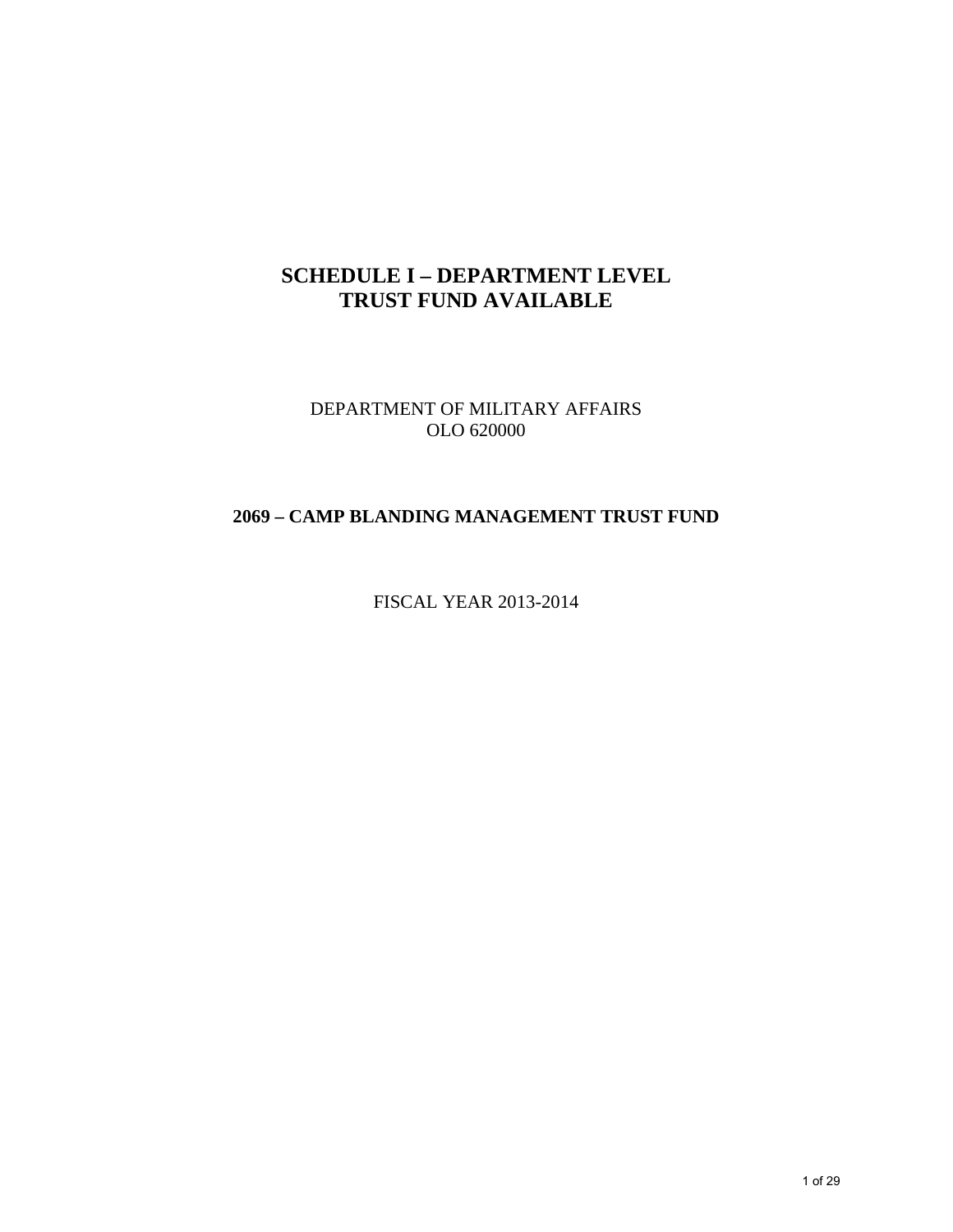# **5 Percent Trust Fund Reserve Calculation**

### **Camp Blanding Management Trust Fund**

This trust fund is exempt from the 5% reserve requirement because of the language in Public Law 493. This federal law states that all revenue proceeds generated at Camp Blanding will remain at Camp Blanding to pay operating costs.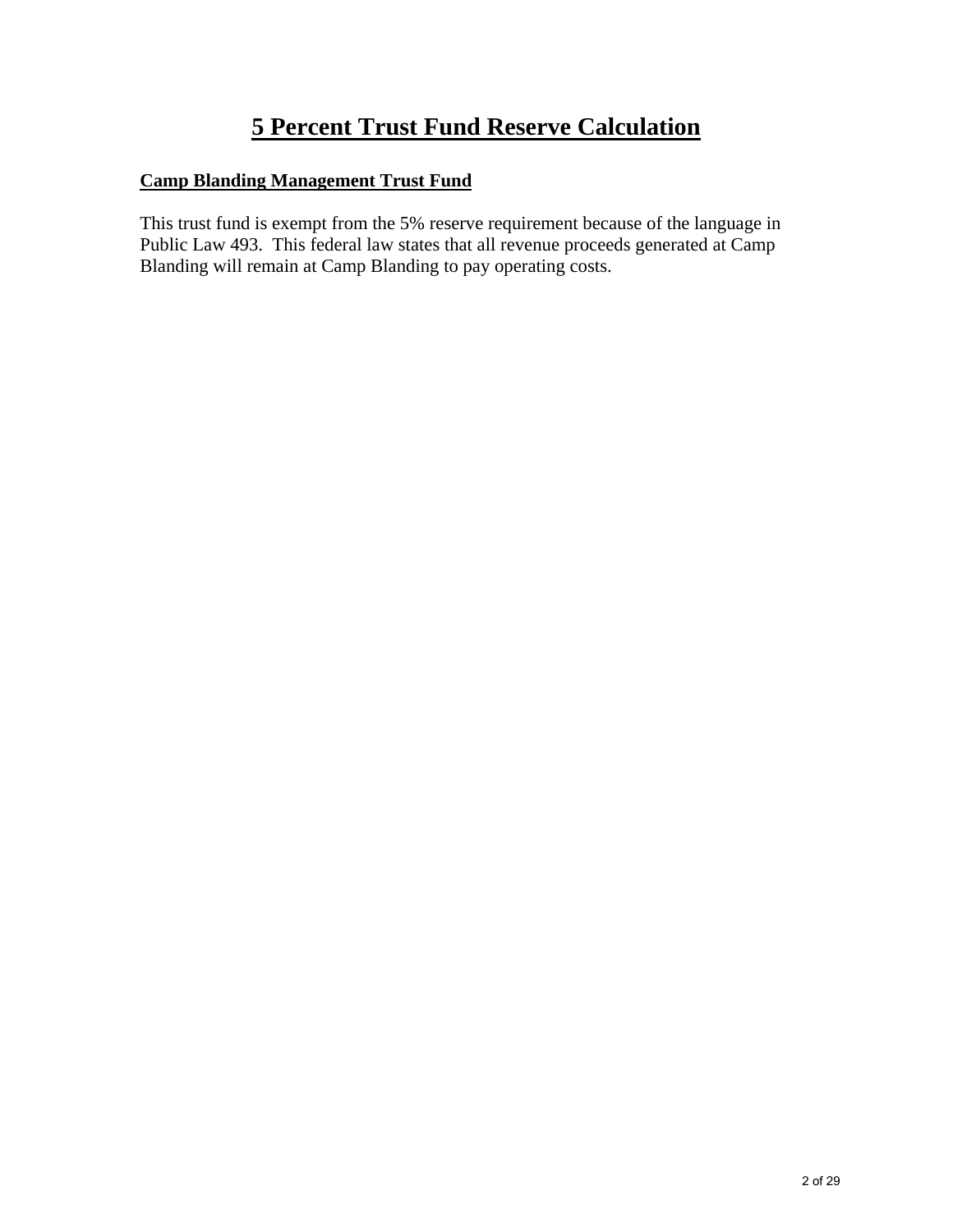# **Revenue Estimating Methodology**

#### **Camp Blanding Management Trust Fund**

This trust fund is supported from a variety of revenues generated at Camp Blanding. The primary source of revenue is the cutting of timber from the camp's 73,000 acres of land. Public Law 493 protects the revenues generated at Camp Blanding for the exclusive use by the National Guard for training expenses at Camp Blanding.

The revenue estimates are based on existing contracts to cut timber. Additionally, the estimates are based on outside utilization of the training site for which Camp Blanding receives reimbursement.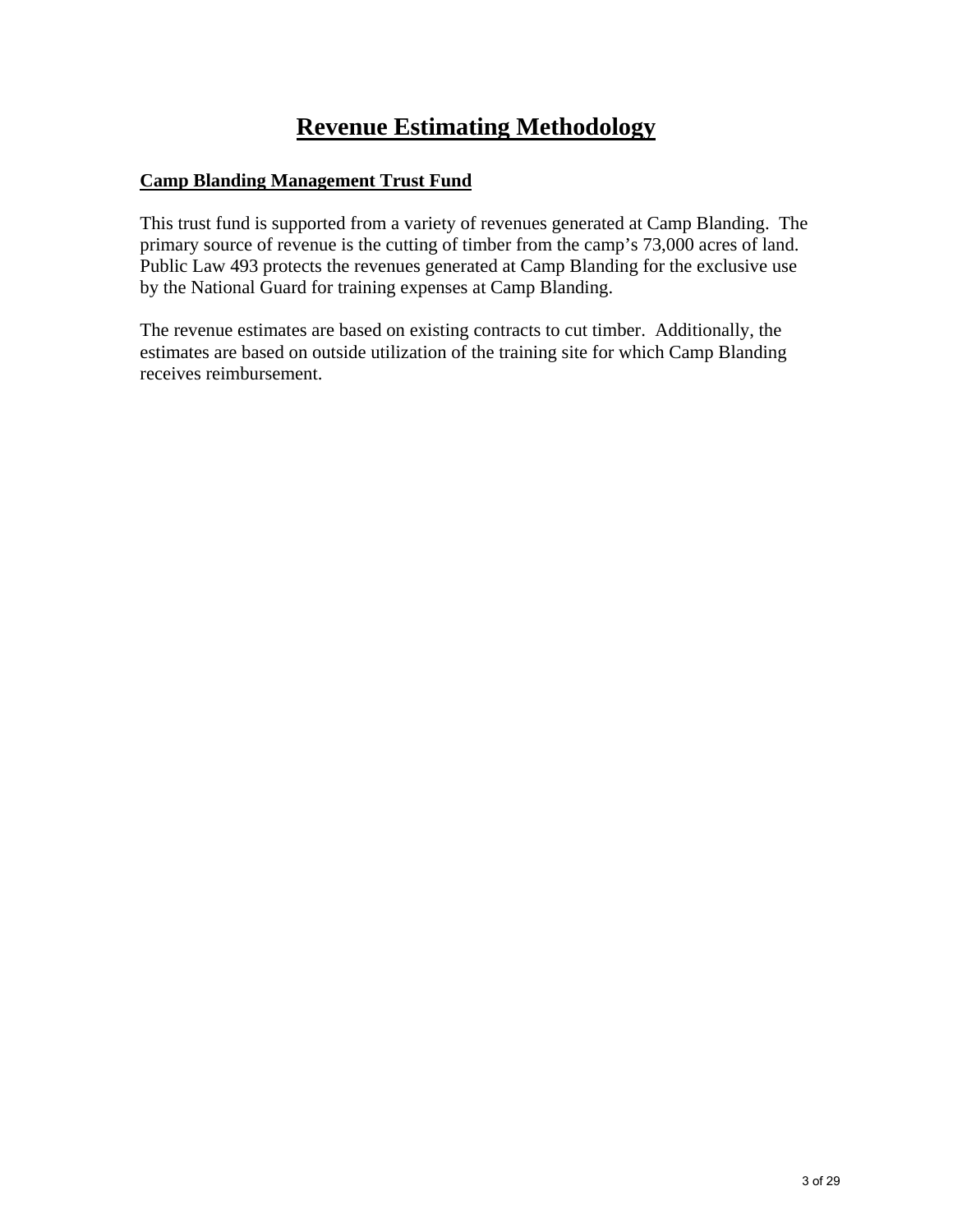# **Section III Adjustments**

#### **Camp Blanding Management Trust Fund**

We had to reverse prior year certified forwards still in Line A of Section IV of (\$36,754).

A correction was needed to prior year administration fees that were booked incorrectly of \$33.

Another adjustment is for prior year compensated absences of \$270,086.

The final adjustment was for prior year September reversions of \$32,541.

Total adjustments needed for the Unreserved Fund Balance of \$265,906.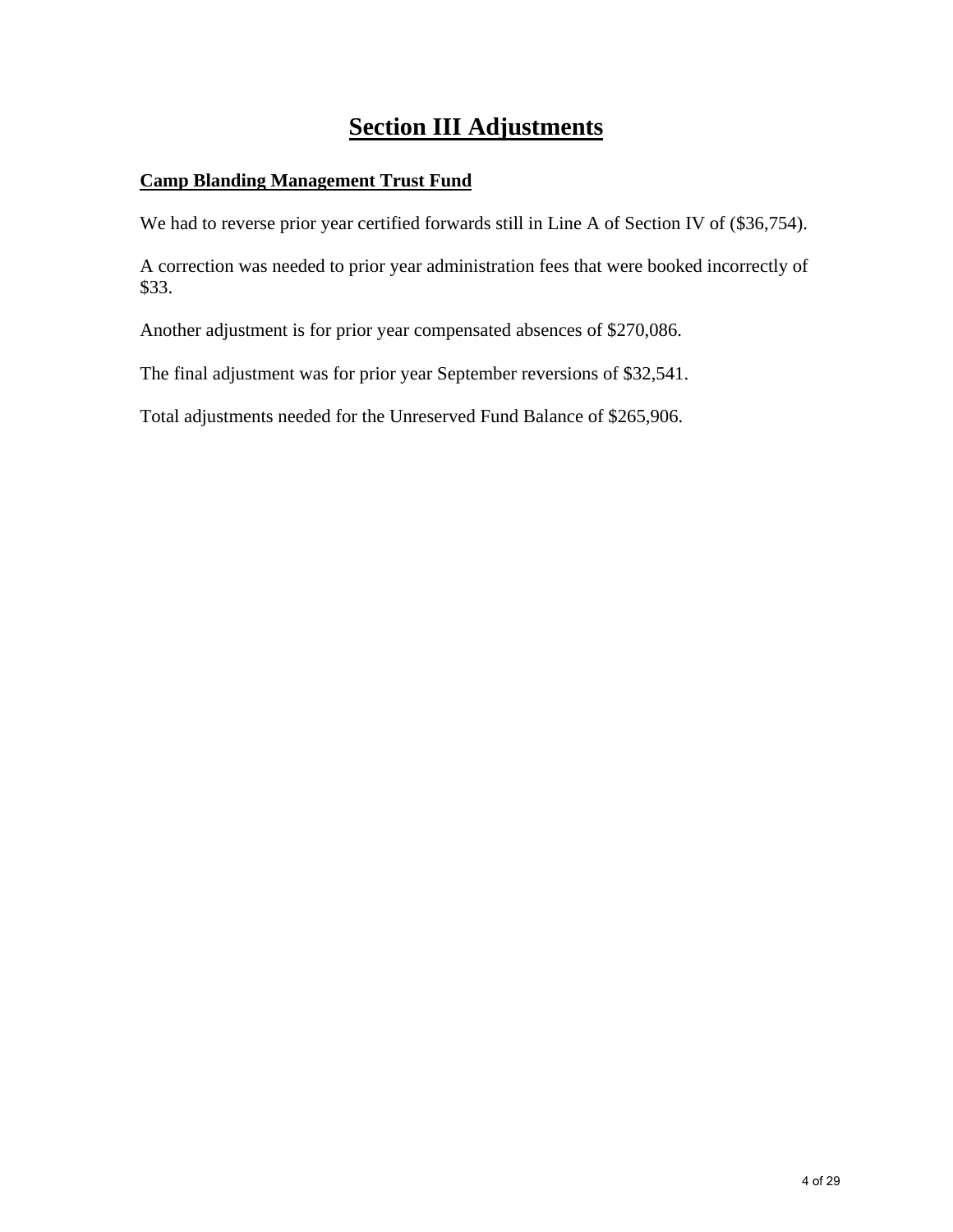## **Computation of Cost for General Management and Administrative Service**

### **Camp Blanding Management Trust Fund**

Public Law 493 prohibits the transfer of any funds from this account. As a result, there is no management costs charged with this trust fund.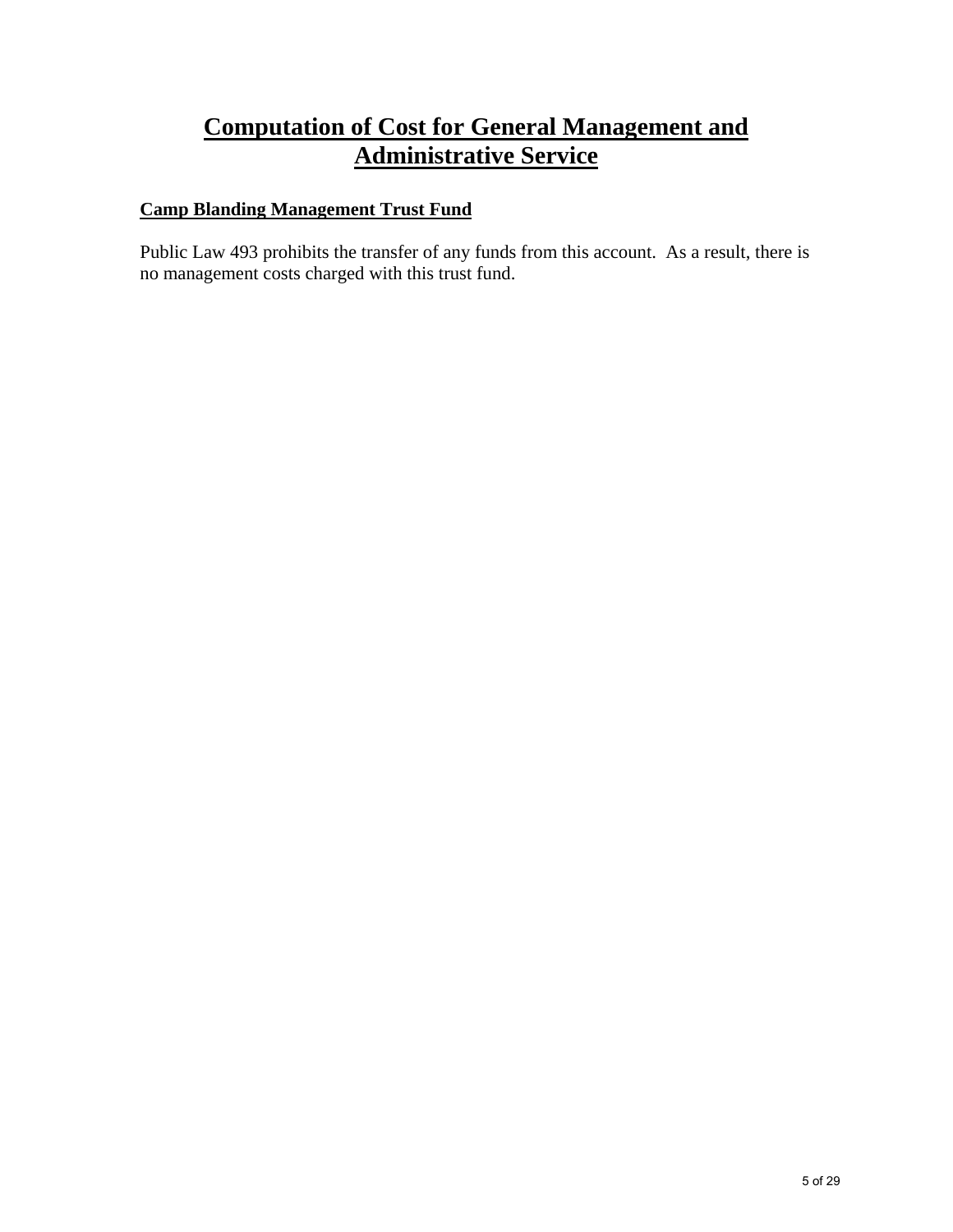## **SCHEDULE IC: RECONCILIATION OF UNRESERVED FUND BALANCE**

| <b>Department Title:</b>                                                                                                                                                                                                       | <b>Budget Period: 2013 - 2014</b><br>Department of Military Affairs |                                |                                    |  |  |  |
|--------------------------------------------------------------------------------------------------------------------------------------------------------------------------------------------------------------------------------|---------------------------------------------------------------------|--------------------------------|------------------------------------|--|--|--|
| <b>Trust Fund Title:</b>                                                                                                                                                                                                       | Camp Blanding Management Trust Fund                                 |                                |                                    |  |  |  |
| <b>Budget Entity:</b>                                                                                                                                                                                                          | 62050200                                                            |                                |                                    |  |  |  |
| <b>LAS/PBS Fund Number:</b>                                                                                                                                                                                                    | 2069                                                                |                                |                                    |  |  |  |
|                                                                                                                                                                                                                                | <b>Balance as of</b><br>6/30/2012                                   | $SWFS^*$<br><b>Adjustments</b> | <b>Adjusted</b><br><b>Balance</b>  |  |  |  |
| <b>Chief Financial Officer's (CFO) Cash Balance</b>                                                                                                                                                                            | $2,737.51$ (A)<br>$\mathcal{S}$                                     |                                | $\mathbb{S}$<br>2,737.51           |  |  |  |
| ADD: Other Cash (See Instructions)                                                                                                                                                                                             | $171.68$ (B)<br>$\overline{\mathcal{S}}$                            |                                | $\overline{\mathcal{S}}$<br>171.68 |  |  |  |
| ADD: Investments                                                                                                                                                                                                               | $\boldsymbol{\mathsf{S}}$<br>1,479,962.02 (C)                       |                                | \$<br>1,479,962.02                 |  |  |  |
| ADD: Outstanding Accounts Receivable                                                                                                                                                                                           | $\mathcal{S}$<br>2,783.29 (D)                                       |                                | \$<br>2,783.29                     |  |  |  |
| ADD: The contract of the contract of the contract of the contract of the contract of the contract of the contract of the contract of the contract of the contract of the contract of the contract of the contract of the contr |                                                                     | (E)                            |                                    |  |  |  |
| <b>Total Cash plus Accounts Receivable</b>                                                                                                                                                                                     | \$<br>1,485,654.50 (F)                                              |                                | \$<br>1,485,654.50                 |  |  |  |
| LESS Allowances for Uncollectibles                                                                                                                                                                                             |                                                                     | (G)                            |                                    |  |  |  |
| LESS Approved "A" Certified Forwards                                                                                                                                                                                           |                                                                     | (H)                            |                                    |  |  |  |
| Approved "B" Certified Forwards                                                                                                                                                                                                | $\overline{\mathcal{S}}$<br>$(25,300.00)$ (H)                       |                                | $\overline{\$}$<br>(25,300.00)     |  |  |  |
| Approved "FCO" Certified Forwards                                                                                                                                                                                              |                                                                     | (H)                            |                                    |  |  |  |
| LESS: Other Accounts Payable (Nonoperating)                                                                                                                                                                                    |                                                                     | (I)                            |                                    |  |  |  |
|                                                                                                                                                                                                                                |                                                                     | (J)                            |                                    |  |  |  |
| <b>Unreserved Fund Balance, 07/01/12</b>                                                                                                                                                                                       | \$<br>1,460,354.50 (K)                                              |                                | \$<br>1,460,354.50 **              |  |  |  |

 **year and Line A for the following year.**

*Office of Policy and Budget - July 2012*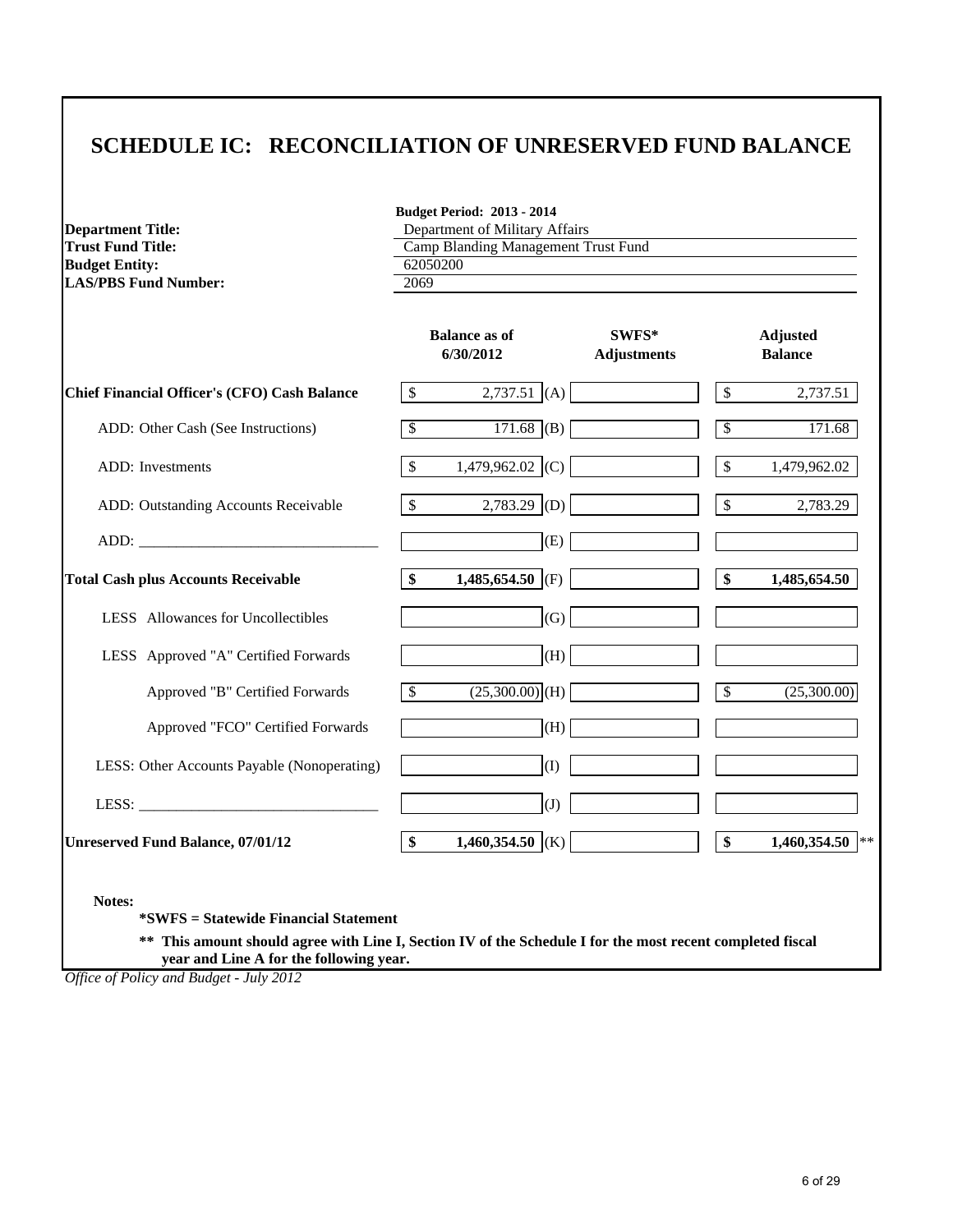### **RECONCILIATION: BEGINNING TRIAL BALANCE TO SCHEDULE I and IC**

|                                   | <b>Budget Period: 2013 - 2014</b>                                    |                                       |                               |
|-----------------------------------|----------------------------------------------------------------------|---------------------------------------|-------------------------------|
| <b>Department Title:</b>          | Department of Military Affairs                                       |                                       |                               |
| <b>Trust Fund Title:</b>          | <b>Camp Blanding Management Trust Fund</b>                           |                                       |                               |
| <b>LAS/PBS Fund Number:</b>       | 2069                                                                 |                                       |                               |
| <b>BEGINNING TRIAL BALANCE:</b>   |                                                                      |                                       |                               |
|                                   | <b>Total Fund Balance Per FLAIR Trial Balance, 07/01/12</b>          |                                       |                               |
|                                   | Total all GLC's 5XXXX for governmental funds;                        | $\overline{\boldsymbol{\mathcal{S}}}$ | 1,215,420.93<br>(A)           |
|                                   | GLC 539XX for proprietary and fiduciary funds                        |                                       |                               |
|                                   | <b>Subtract Nonspendable Fund Balance (GLC 56XXX)</b>                |                                       | (B)                           |
|                                   | <b>Add/Subtract Statewide Financial Statement (SWFS)Adjustments:</b> |                                       |                               |
|                                   | SWFS Adjustment # and Description                                    |                                       | (C)                           |
|                                   | SWFS Adjustment # and Description                                    |                                       | (C)                           |
|                                   | <b>Add/Subtract Other Adjustment(s):</b>                             |                                       |                               |
|                                   | Approved "B" Carry Forward (Encumbrances) per LAS/PBS                | \$                                    | $(25,300.00)$ <sub>(D)</sub>  |
|                                   | Approved "C" Carry Forward Total (FCO) per LAS/PBS                   |                                       | (D)                           |
|                                   | A/P not C/F-Operating Categories                                     |                                       | (D)                           |
|                                   | GL 38600 - Current Compensated Absenses Liability                    | $\boldsymbol{\mathsf{S}}$             | 270,085.58<br>(D)             |
|                                   | GL 35300 - Due to other Departments                                  | S                                     | 147.99<br>(D)                 |
|                                   |                                                                      |                                       | (D)                           |
| ADJUSTED BEGINNING TRIAL BALANCE: |                                                                      | \$                                    | $1,460,354.50$ <sup>(E)</sup> |
|                                   | UNRESERVED FUND BALANCE, SCHEDULE IC (Line I)                        | \$                                    | $1,460,354.50$ (F)            |
| <b>DIFFERENCE:</b>                |                                                                      | \$                                    | $(G)*$                        |
| *SHOULD EQUAL ZERO.               |                                                                      |                                       |                               |
|                                   |                                                                      |                                       |                               |
|                                   |                                                                      |                                       |                               |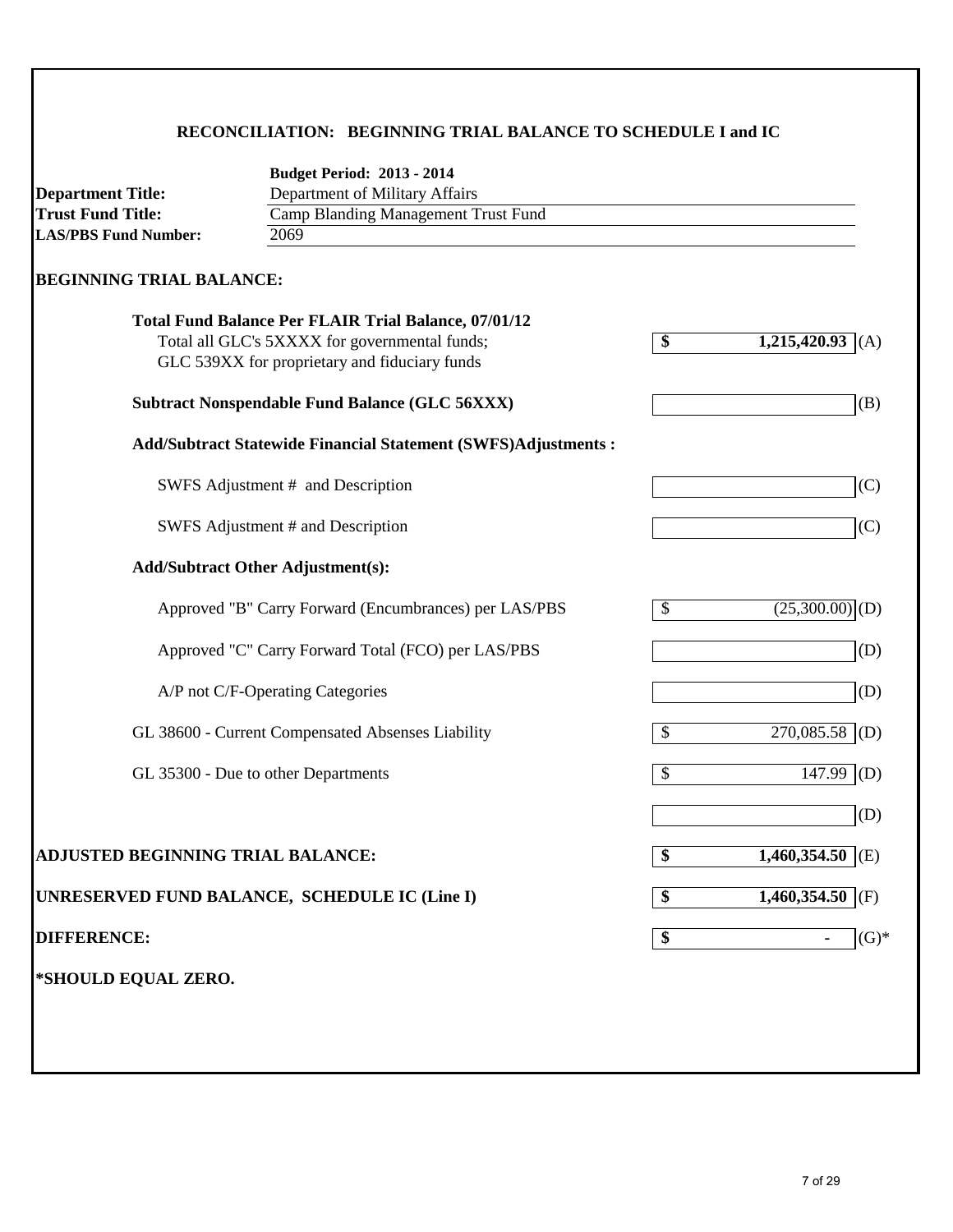## **SCHEDULE I – DEPARTMENT LEVEL TRUST FUND AVAILABLE**

DEPARTMENT OF MILITARY AFFAIRS OLO 620000

#### **2087 – EMERGENCY RESPONSE TRUST FUND**

FISCAL YEAR 2013-2014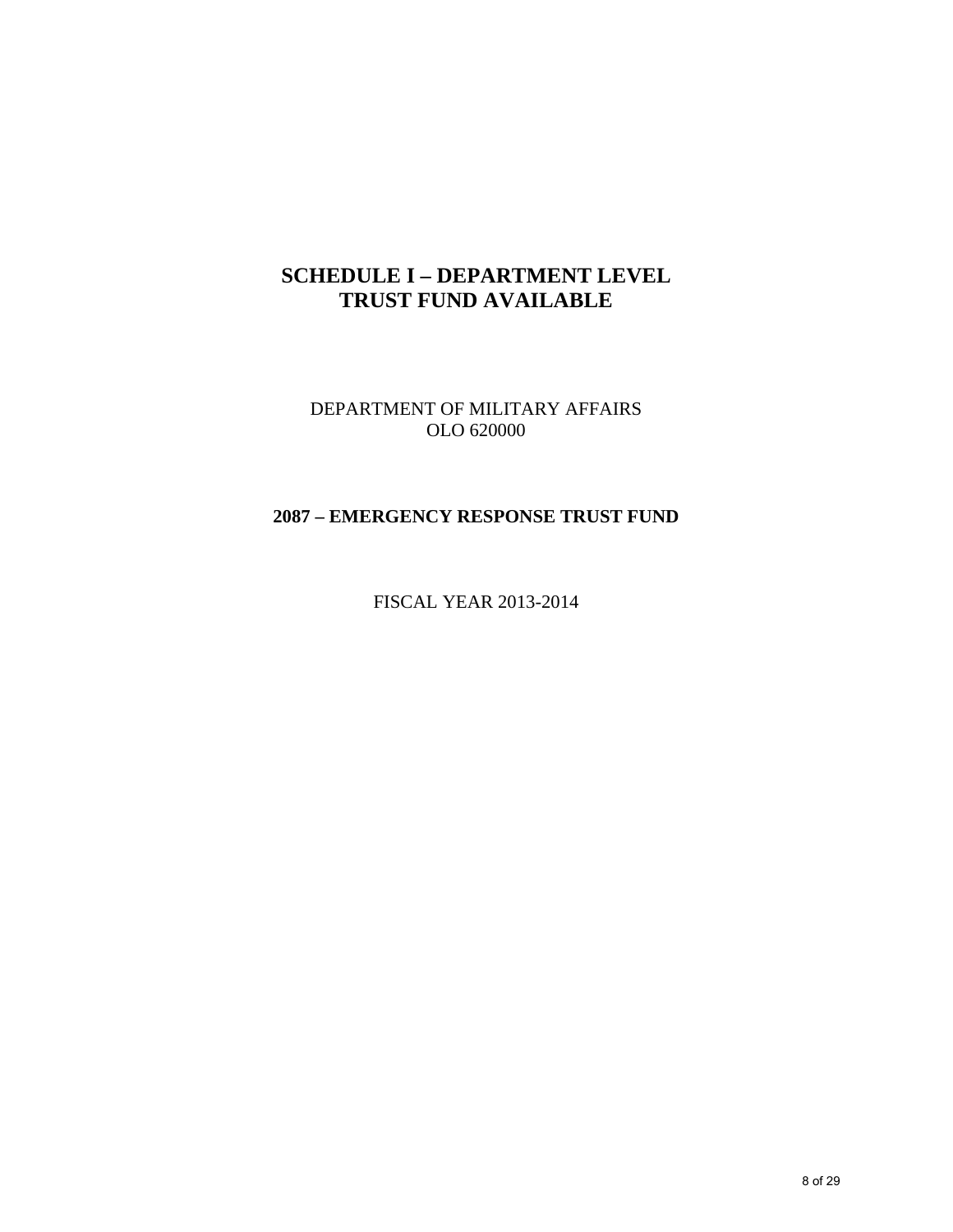# **5 Percent Trust Fund Reserve Calculation**

### **Emergency Response Trust Fund**

This trust fund is used to execute emergency funds provided by the state. The 5% reserve requirement does not apply.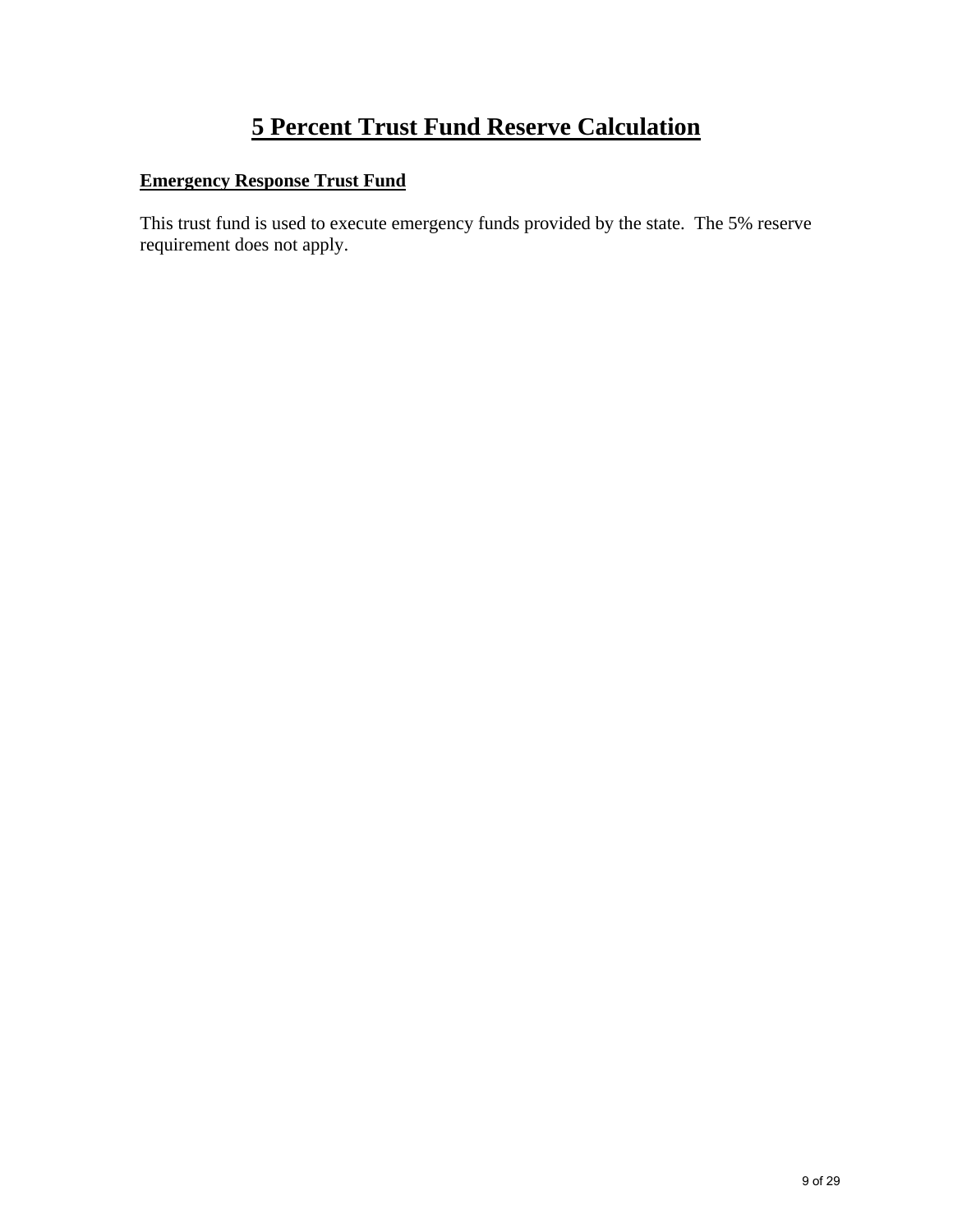# **Revenue Estimating Methodology**

### **Emergency Response Trust Fund**

This trust fund is strictly used to execute emergencies and the only revenue comes from OPB when an emergency occurs.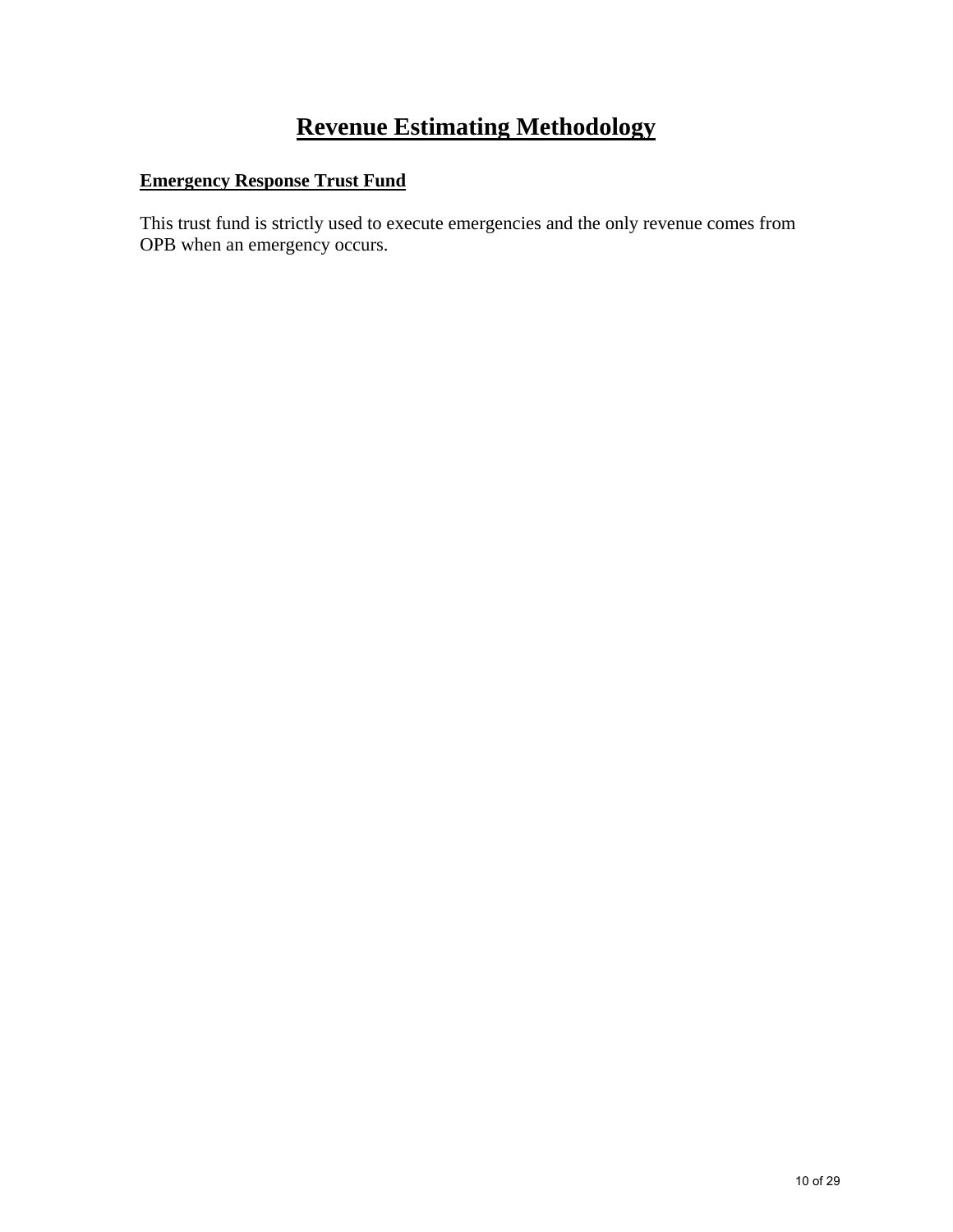# **Section III Adjustments**

#### **Emergency Response Trust Fund**

The first adjustment is prior year September reversion of \$808,265.

We had another adjustment for rounding of  $(\$1)$ .

And a final adjustment to reverse prior year certified forwards still in Line A of Section IV of (\$1,093,260).

Total adjustments for the Emergency Response Trust Fund are (\$284,996).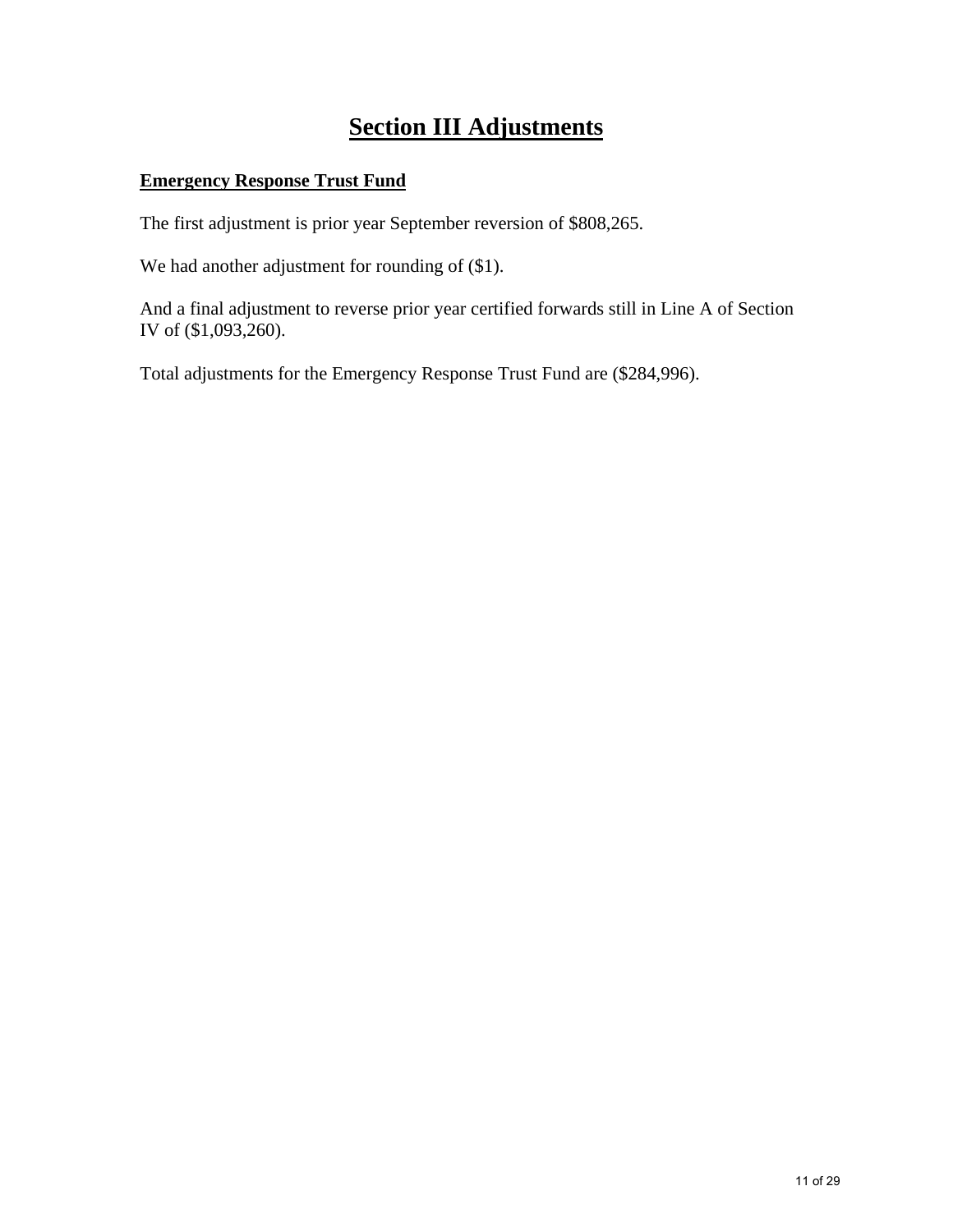# **Computation of Cost for General Management and Administrative Service**

### **Emergency Response Trust Fund**

There is no charge for administration due to the nature of this trust fund.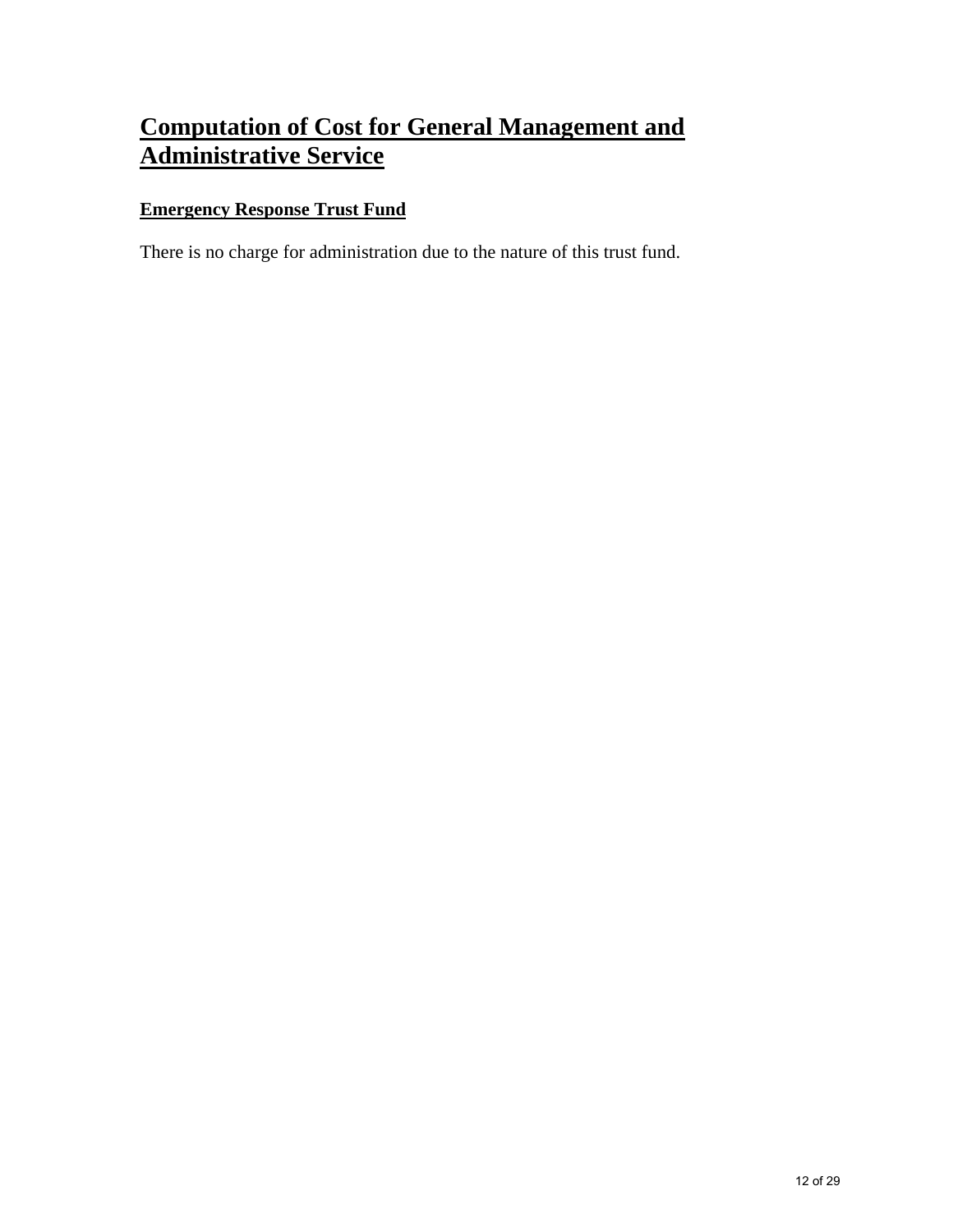## **SCHEDULE IC: RECONCILIATION OF UNRESERVED FUND BALANCE**

|                                                     | <b>Budget Period: 2013 - 2014</b><br>Department of Military Affairs<br><b>Department Title:</b> |                             |    |                                   |  |  |
|-----------------------------------------------------|-------------------------------------------------------------------------------------------------|-----------------------------|----|-----------------------------------|--|--|
| <b>Trust Fund Title:</b>                            | <b>Emergency Response Trust Fund</b>                                                            |                             |    |                                   |  |  |
| <b>Budget Entity:</b>                               | 62050200                                                                                        |                             |    |                                   |  |  |
| <b>LAS/PBS Fund Number:</b>                         | 2087                                                                                            |                             |    |                                   |  |  |
|                                                     | <b>Balance as of</b><br>6/30/2012                                                               | SWFS*<br><b>Adjustments</b> |    | <b>Adjusted</b><br><b>Balance</b> |  |  |
| <b>Chief Financial Officer's (CFO) Cash Balance</b> | $\boldsymbol{\$}$<br>2,028,351.17 $(A)$                                                         |                             | \$ | 2,028,351.17                      |  |  |
| ADD: Other Cash (See Instructions)                  | (B)                                                                                             |                             |    |                                   |  |  |
| <b>ADD</b> : Investments                            | (C)                                                                                             |                             |    |                                   |  |  |
| ADD: Outstanding Accounts Receivable                | (D)                                                                                             |                             |    |                                   |  |  |
|                                                     | (E)                                                                                             |                             |    |                                   |  |  |
| <b>Total Cash plus Accounts Receivable</b>          | $\boldsymbol{\hat{\mathsf{s}}}$<br>$2,028,351.17$ (F)                                           |                             | \$ | 2,028,351.17                      |  |  |
| LESS Allowances for Uncollectibles                  | (G)                                                                                             |                             |    |                                   |  |  |
| LESS Approved "A" Certified Forwards                | (H)                                                                                             |                             |    |                                   |  |  |
| Approved "B" Certified Forwards                     | (H)                                                                                             |                             |    |                                   |  |  |
| Approved "FCO" Certified Forwards                   | (H)                                                                                             |                             |    |                                   |  |  |
| LESS: Other Accounts Payable (Nonoperating)         | (I)                                                                                             |                             |    |                                   |  |  |
| LESS: $\qquad \qquad$                               | (J)                                                                                             |                             |    |                                   |  |  |
|                                                     | \$<br>2,028,351.17 (K)                                                                          |                             | \$ | $2,028,351.17$ **                 |  |  |

*Office of Policy and Budget - July 2012*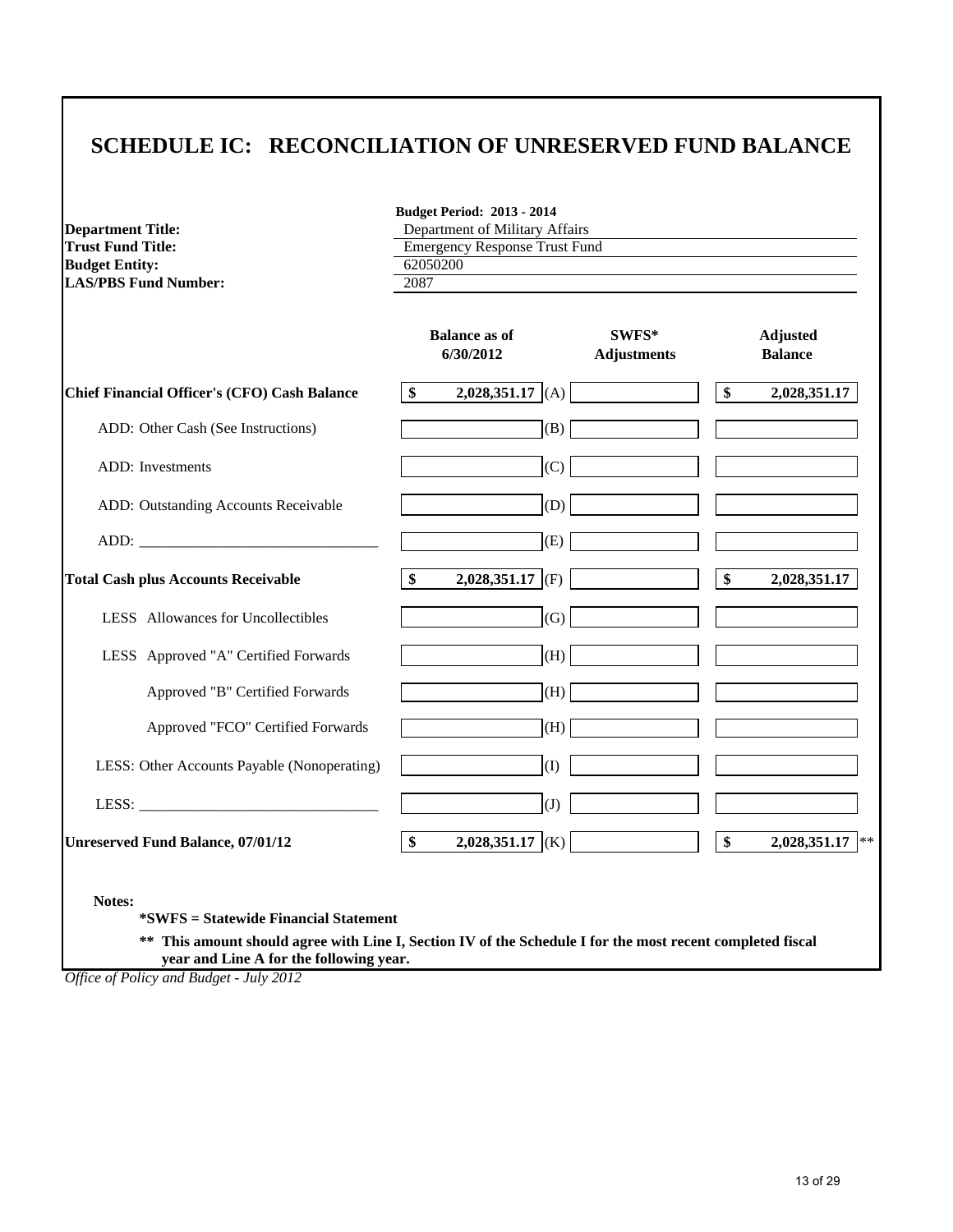### **RECONCILIATION: BEGINNING TRIAL BALANCE TO SCHEDULE I and IC**

|                                   | <b>Budget Period: 2013 - 2014</b>                              |                                                              |  |  |  |  |
|-----------------------------------|----------------------------------------------------------------|--------------------------------------------------------------|--|--|--|--|
| <b>Department Title:</b>          | Department of Military Affairs                                 |                                                              |  |  |  |  |
| <b>Trust Fund Title:</b>          | <b>Emergency Response Trust Fund</b>                           |                                                              |  |  |  |  |
| <b>LAS/PBS Fund Number:</b>       | 2087                                                           |                                                              |  |  |  |  |
| <b>BEGINNING TRIAL BALANCE:</b>   |                                                                |                                                              |  |  |  |  |
|                                   | <b>Total Fund Balance Per FLAIR Trial Balance, 07/01/12</b>    |                                                              |  |  |  |  |
|                                   | Total all GLC's 5XXXX for governmental funds;                  | $\overline{\boldsymbol{\mathcal{S}}}$<br>2,028,351.17<br>(A) |  |  |  |  |
|                                   | GLC 539XX for proprietary and fiduciary funds                  |                                                              |  |  |  |  |
|                                   | <b>Subtract Nonspendable Fund Balance (GLC 56XXX)</b>          | (B)                                                          |  |  |  |  |
|                                   | Add/Subtract Statewide Financial Statement (SWFS)Adjustments : |                                                              |  |  |  |  |
|                                   | SWFS Adjustment # and Description                              | (C)                                                          |  |  |  |  |
|                                   | SWFS Adjustment # and Description                              | (C)                                                          |  |  |  |  |
|                                   | <b>Add/Subtract Other Adjustment(s):</b>                       |                                                              |  |  |  |  |
|                                   | Approved "B" Carry Forward (Encumbrances) per LAS/PBS          | (D)                                                          |  |  |  |  |
|                                   | Approved "C" Carry Forward Total (FCO) per LAS/PBS             | (D)                                                          |  |  |  |  |
| A/P not C/F-Operating Categories  |                                                                | (D)                                                          |  |  |  |  |
|                                   |                                                                | (D)                                                          |  |  |  |  |
|                                   |                                                                | (D)                                                          |  |  |  |  |
|                                   |                                                                | (D)                                                          |  |  |  |  |
| ADJUSTED BEGINNING TRIAL BALANCE: |                                                                | $2,028,351.17$ (E)<br>$\overline{\boldsymbol{\theta}}$       |  |  |  |  |
|                                   | UNRESERVED FUND BALANCE, SCHEDULE IC (Line I)                  | $\overline{\boldsymbol{\theta}}$<br>$2,028,351.17$ (F)       |  |  |  |  |
| <b>DIFFERENCE:</b>                |                                                                | $(G)*$<br>\$                                                 |  |  |  |  |
| *SHOULD EQUAL ZERO.               |                                                                |                                                              |  |  |  |  |
|                                   |                                                                |                                                              |  |  |  |  |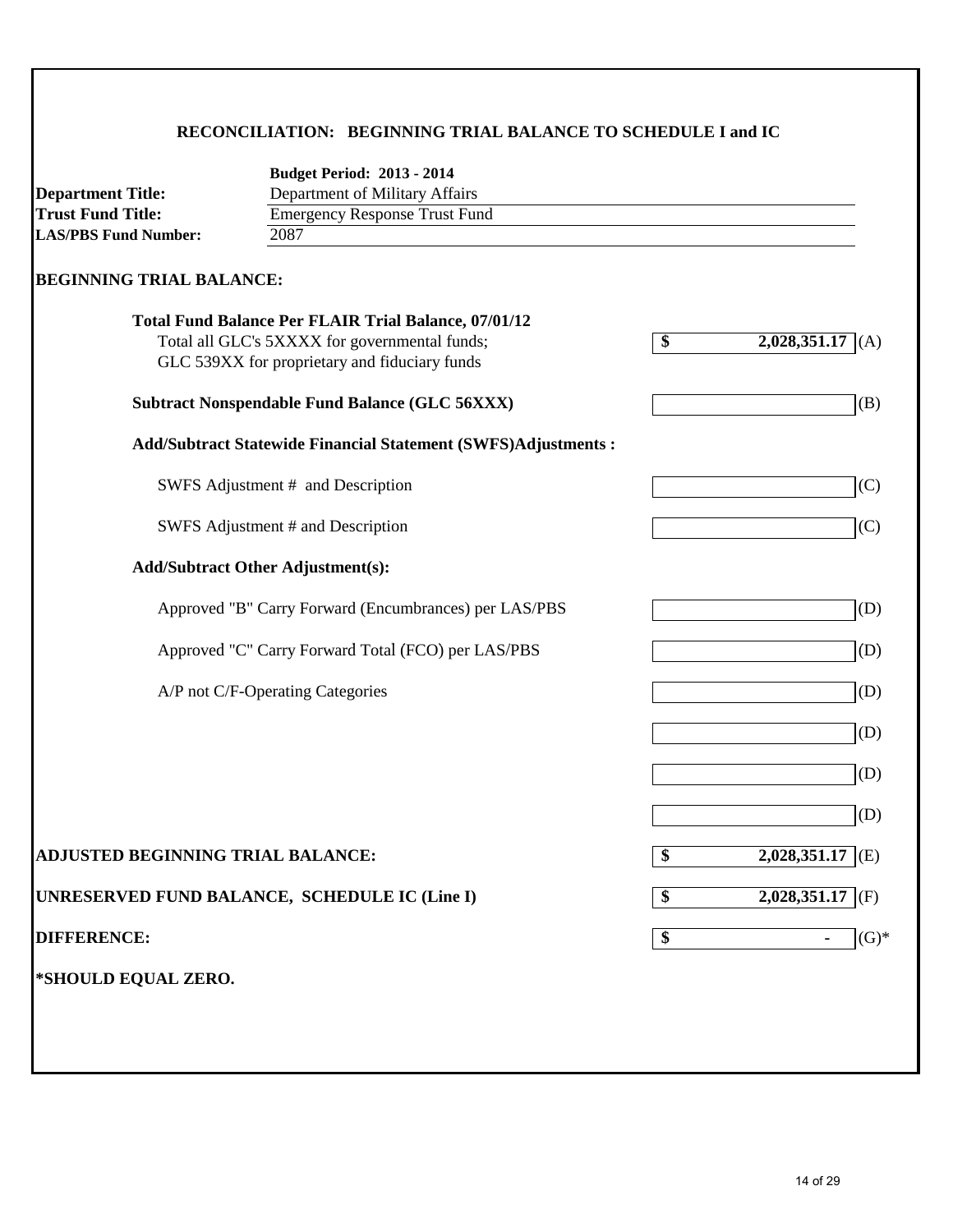## **SCHEDULE I – DEPARTMENT LEVEL TRUST FUND AVAILABLE**

DEPARTMENT OF MILITARY AFFAIRS OLO 620000

#### **2261 - FEDERAL GRANTS TRUST FUND**

FISCAL YEAR 2013-2014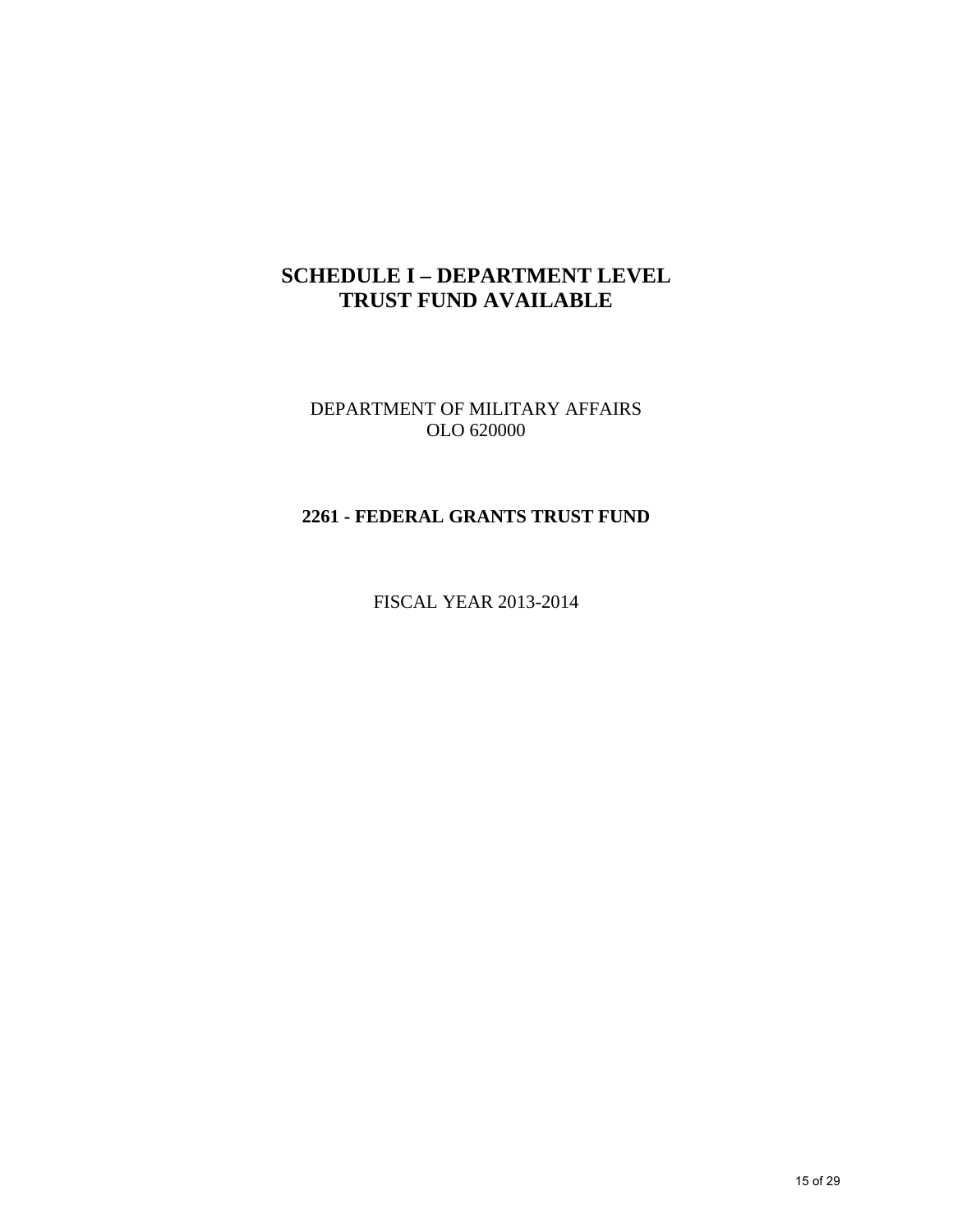# **5 Percent Trust Fund Reserve Calculation**

### **Federal Grants Trust Fund**

This trust fund is 100% federal funds and is exempt from the 5% reserve requirement.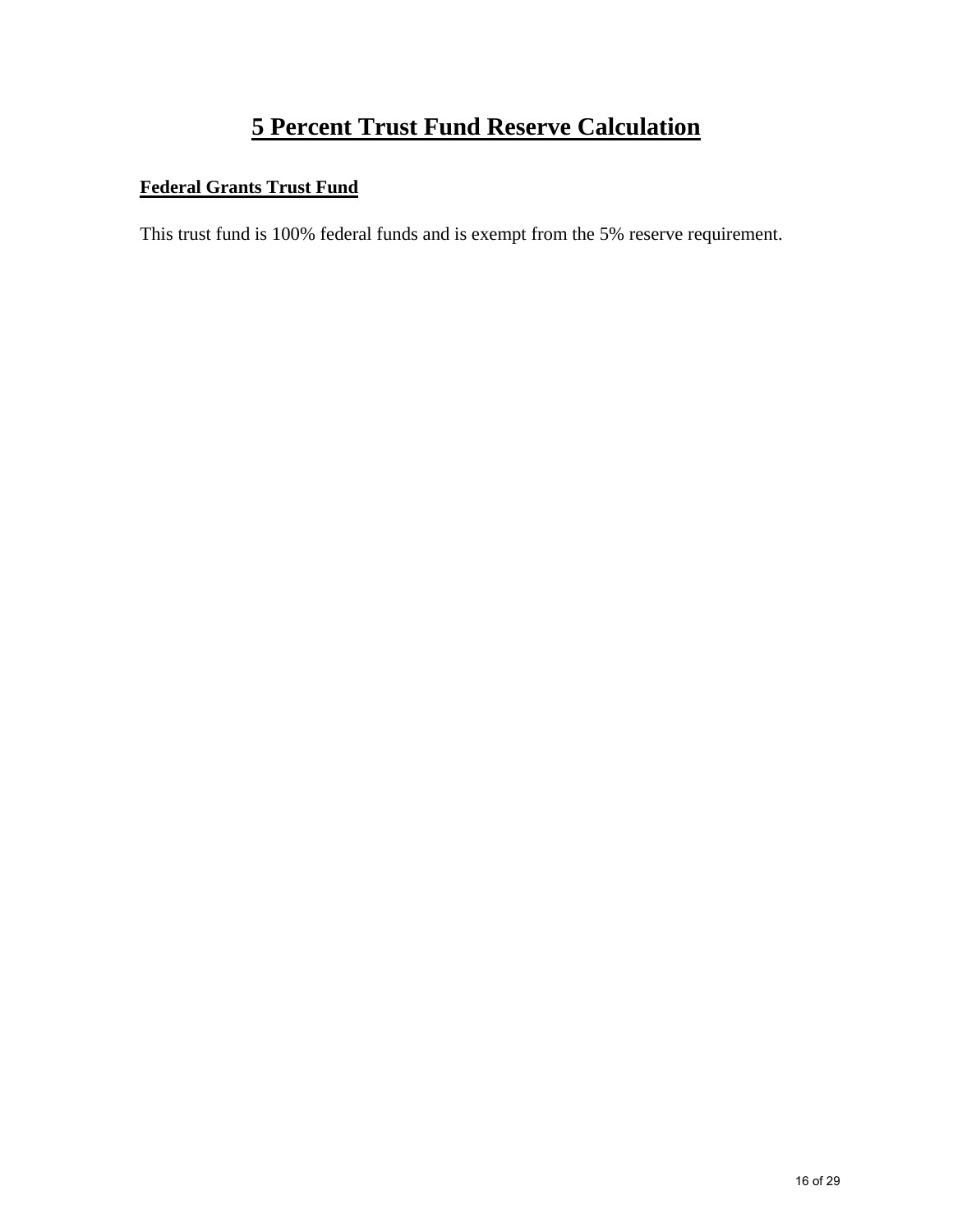# **Revenue Estimating Methodology**

#### **Federal Grants Trust Fund**

The revenue for this trust fund comes from the 25 different cooperative agreements the department signs with the Department of Defense each year. The exact dollar amount for each cooperative agreement is specified in the contract before execution begins. The enclosed revenue estimates are based on the input the department receives from the Department of Defense as to the size of each agreement for the next federal fiscal year.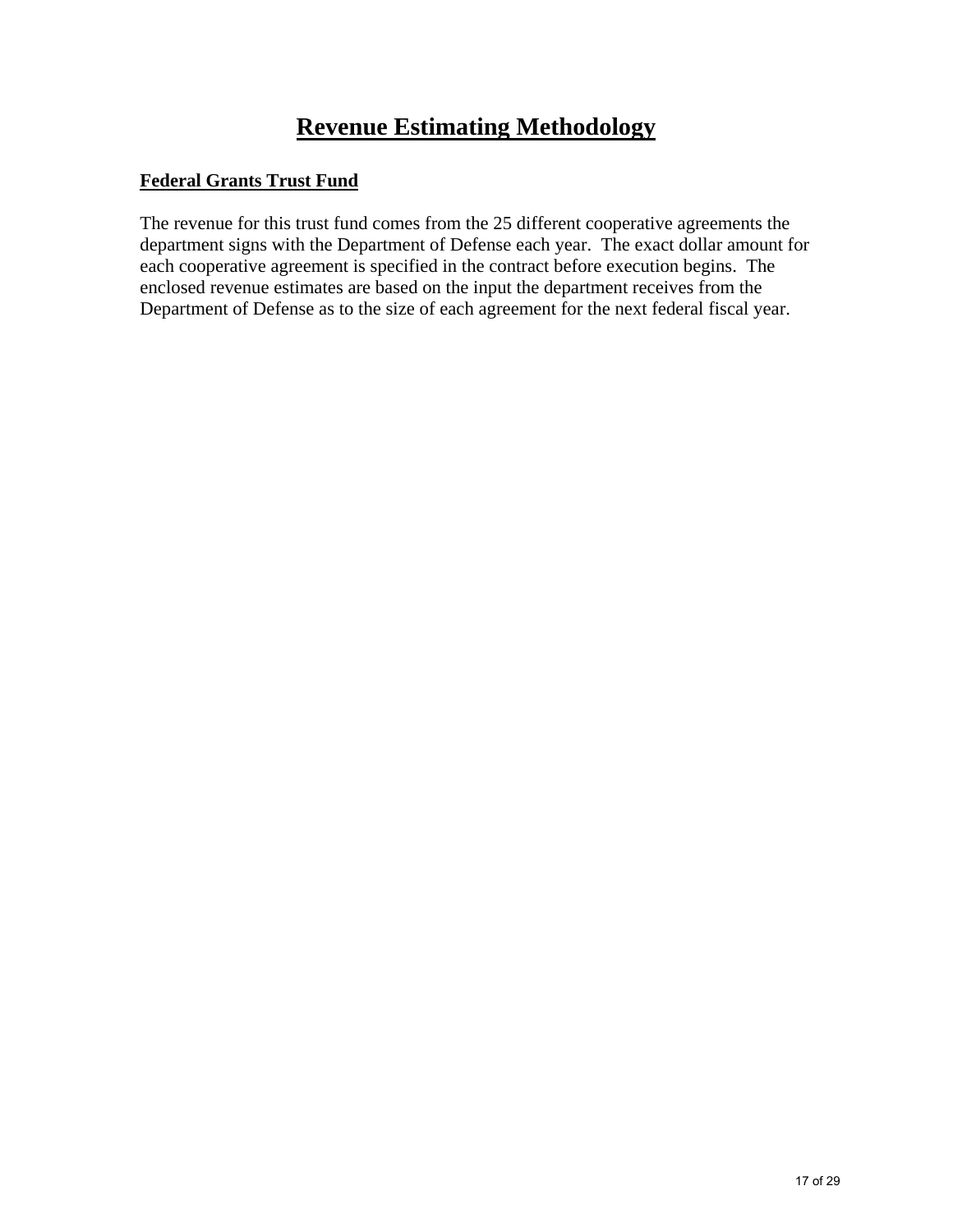## **Section III Adjustments**

#### **Federal Grants Trust Fund**

There are several adjustments that had to be reported:

Prior year FCO encumbrances still in Line A of Section IV of (\$13,678,031).

June FCO reversions of \$5,072,767.

Prior year September operating reversions of \$521,609.

Prior year Operating encumbrances still in Line A of Section IV of (\$1,642,636).

Prior year reversal of (\$322,056).

Statewide Financial Statement Adjustment of \$58,000 for anticipated receivable not recorded in agency financial statements before closing of the books.

Bringing the total adjustments for Section III to (\$9,990,347).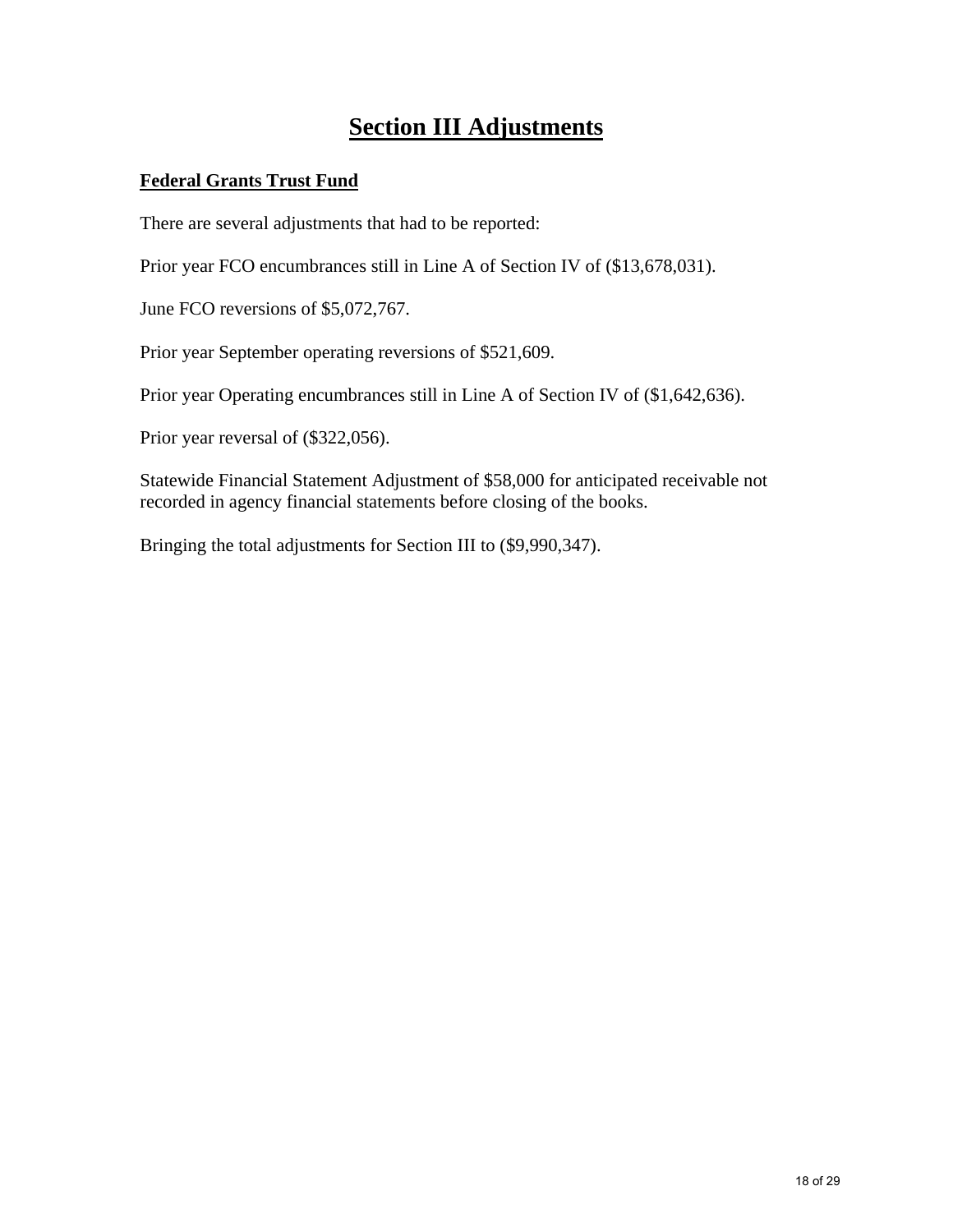# **Computation of Cost for General Management and Administrative Service**

### **Federal Grants Trust Fund**

National Guard Regulation 5-1 prohibits any state from collecting indirect costs associated with the administration of cooperative agreements. Additionally, each agreement provides administrative support required to execute the agreement. Therefore, there is no management fees associated with these agreements.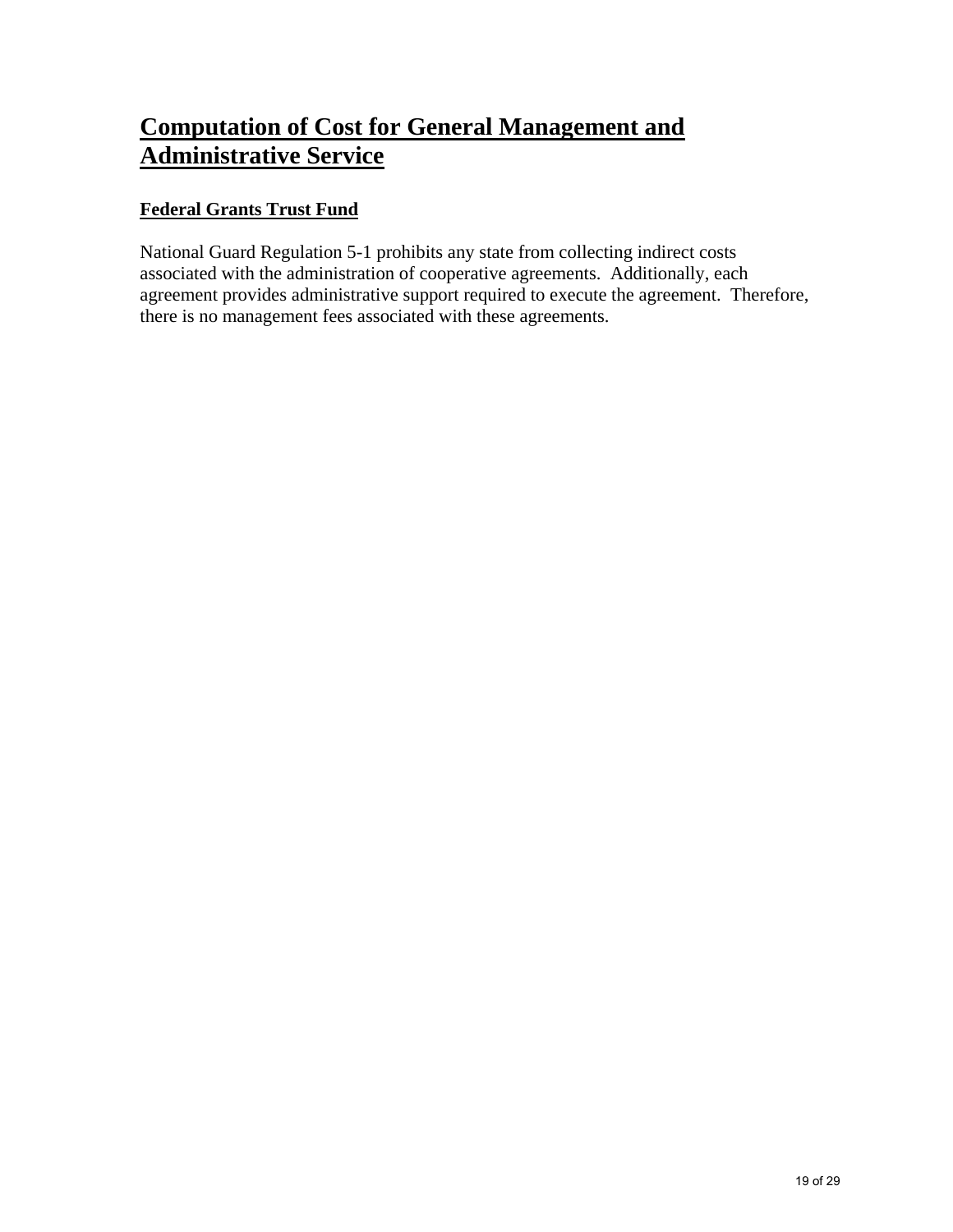#### **Executive Office of the GovernorInter-Agency Transfers Reported on Schedule I**

#### **Agency Name \_DEPARTMENT OF MILITARY AFFAIRS\_\_\_\_\_\_\_\_**

List all transfers totaling \$100,000 or more. Provide the applicable agency name and fund number, the categories used for both the transfer in and the transfer out, and the amount of the transfer for each of the fiscal years indicated, as well as the name of the person at the other agency who confirmed the amount of the transfer and the date of the confirmation. If transferred in/out to the General Revenue Fund, do not include on this form; however, on Schedule I be sure to include "To GR" or "From GR" in the description field.

| <b>Fund Name and Number:</b>                                                                          | Federal Grant Trust Fund - 2261                       |                                        |                                 |                                 |                                                       |                                                                                  |
|-------------------------------------------------------------------------------------------------------|-------------------------------------------------------|----------------------------------------|---------------------------------|---------------------------------|-------------------------------------------------------|----------------------------------------------------------------------------------|
| <b>Transfers In</b><br>(Provide Agency and Fund Number Received From)                                 | <b>Transfer In</b><br><b>Revenue</b><br>Category      | <b>Amount</b><br>FY 11-12 (A01)        | <b>Amount</b><br>FY 12-13 (A02) | <b>Amount</b><br>FY 13-14 (A03) | <b>Transfer Out</b><br><b>Expenditure</b><br>Category | <b>Confirmed By/Date</b>                                                         |
| Dept of Community Affairs - 2261                                                                      | 001510                                                | 6,967.00                               |                                 |                                 | 181020                                                | Karen Peyton/July 2012                                                           |
| FDLE - 2261                                                                                           | 001510                                                | 39,475.12                              |                                 |                                 | 105507                                                | Janet Hockman/July 2012                                                          |
| Dept of Agriculture - 2315                                                                            | 001510                                                | 121,208.22                             |                                 |                                 | 051113                                                | Shenita White/July 2012                                                          |
| DOE - 2315                                                                                            | 001510                                                | 138,066.22                             |                                 |                                 | 051113                                                | Steven Burch/July 2012                                                           |
| DEO - 2195                                                                                            | 001500                                                | 208,876.71                             |                                 |                                 | 100778                                                | Lavondria Norton/July 2012                                                       |
| DCF - 1000<br>AWI - 2648<br>DJJ - 1000                                                                | 001500<br>001500<br>001500                            | 250,000.00<br>148,136.20<br>435,833.00 |                                 |                                 | 103034<br>100778<br>103257                            | Linda Sharpton/July 2012<br>Lavondria Norton/July 2012<br>Libby Grimes/July 2012 |
| <b>Transfers Out (Operating and Non-Operating)</b><br>(Provide Agency and Fund Number Transferred To) | <b>Transfer Out</b><br><b>Expenditure</b><br>Category |                                        |                                 |                                 | <b>Transfer In</b><br>Revenue<br>Category             | <b>Confirmed By/Date</b>                                                         |
|                                                                                                       |                                                       |                                        |                                 |                                 |                                                       |                                                                                  |
|                                                                                                       |                                                       |                                        |                                 |                                 |                                                       |                                                                                  |
|                                                                                                       |                                                       |                                        |                                 |                                 |                                                       |                                                                                  |
|                                                                                                       |                                                       |                                        |                                 |                                 |                                                       |                                                                                  |
|                                                                                                       |                                                       |                                        |                                 |                                 |                                                       |                                                                                  |
|                                                                                                       |                                                       |                                        |                                 |                                 |                                                       |                                                                                  |
|                                                                                                       |                                                       |                                        |                                 |                                 |                                                       | <del>20 of 29</del>                                                              |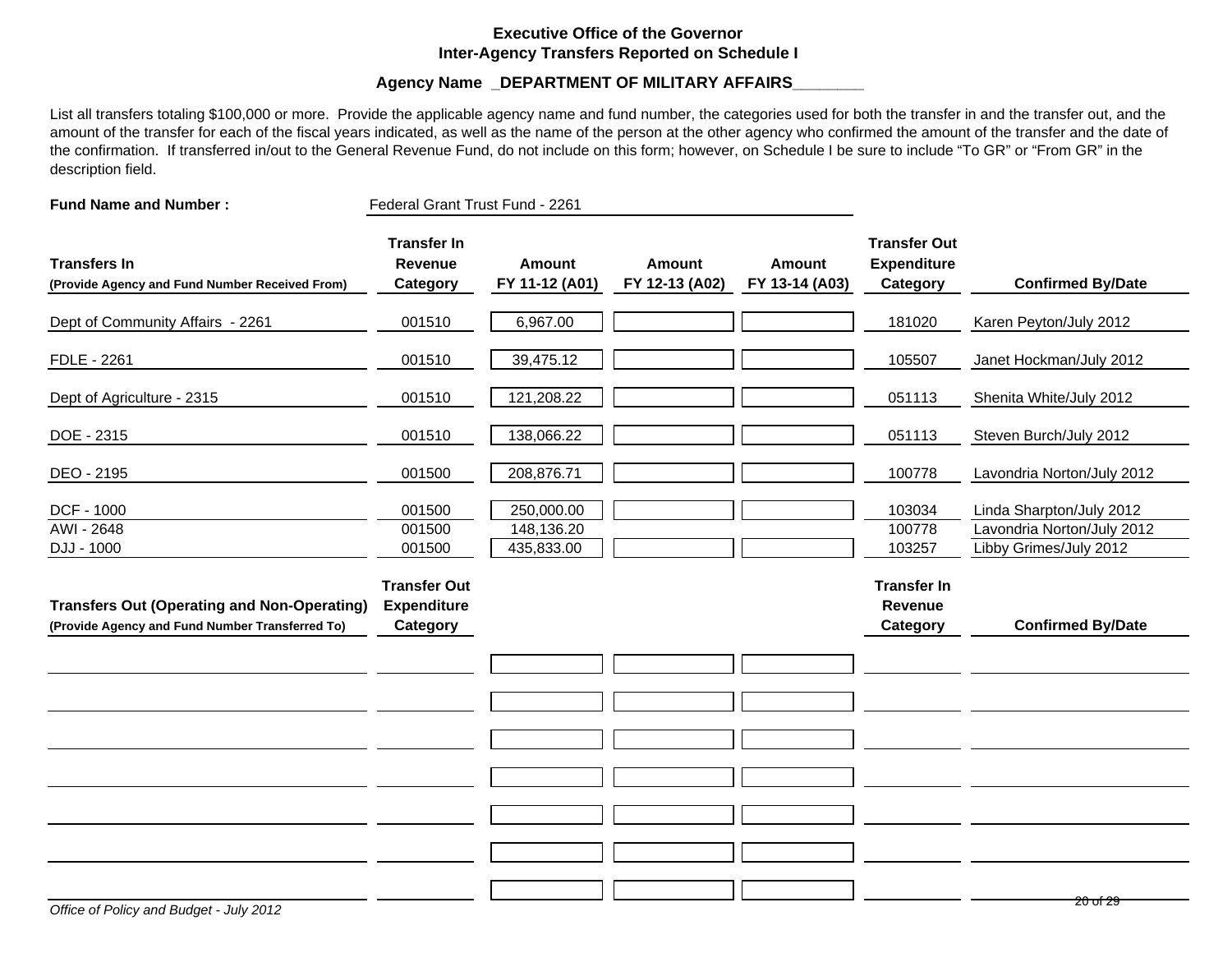## **SCHEDULE IC: RECONCILIATION OF UNRESERVED FUND BALANCE**

| <b>Department Title:</b>                            | <b>Budget Period: 2013 - 2014</b><br>Department of Military Affairs<br><b>Federal Grants Trust Fund</b> |                                   |                             |                 |                                   |  |
|-----------------------------------------------------|---------------------------------------------------------------------------------------------------------|-----------------------------------|-----------------------------|-----------------|-----------------------------------|--|
| <b>Trust Fund Title:</b>                            |                                                                                                         |                                   |                             |                 |                                   |  |
| <b>Budget Entity:</b>                               |                                                                                                         | 62050500                          |                             |                 |                                   |  |
| <b>LAS/PBS Fund Number:</b>                         | 2261                                                                                                    |                                   |                             |                 |                                   |  |
|                                                     |                                                                                                         |                                   |                             |                 |                                   |  |
|                                                     |                                                                                                         | <b>Balance as of</b><br>6/30/2012 | SWFS*<br><b>Adjustments</b> |                 | <b>Adjusted</b><br><b>Balance</b> |  |
| <b>Chief Financial Officer's (CFO) Cash Balance</b> | \$                                                                                                      | 7,943,803.68 (A)                  |                             | \$              | 7,943,803.68                      |  |
| ADD: Other Cash (See Instructions)                  |                                                                                                         | (B)                               |                             |                 |                                   |  |
| ADD: Investments                                    |                                                                                                         | (C)                               |                             |                 |                                   |  |
| ADD: Outstanding Accounts Receivable                | \$                                                                                                      | 656,379.25 (D) $\vert \$          | 58,000.00                   | \$              | 714,379.25                        |  |
| ADD: Anticipated Revenues to cover expenses         | $\overline{\mathcal{S}}$                                                                                | $16,024,384.47$ (E)               |                             | \$              | 16,024,384.47                     |  |
| <b>Total Cash plus Accounts Receivable</b>          | \$                                                                                                      | 24,624,567.40 (F)                 | $\mathcal{S}$<br>58,000.00  | \$              | 24,682,567.40                     |  |
| LESS Allowances for Uncollectibles                  |                                                                                                         | (G)                               |                             |                 |                                   |  |
| LESS Approved "A" Certified Forwards                |                                                                                                         | (H)                               |                             |                 |                                   |  |
| Approved "B" Certified Forwards                     | \$                                                                                                      | $(469, 158.81)$ (H)               |                             | \$              | (469, 158.81)                     |  |
| Approved "FCO" Certified Forwards                   | $\overline{\mathcal{S}}$                                                                                | $(24,213,408.59)$ (H)             |                             | $\overline{\$}$ | (24, 213, 408.59)                 |  |
| LESS: Other Accounts Payable (Nonoperating)         |                                                                                                         | (I)                               |                             |                 |                                   |  |
| LESS:                                               |                                                                                                         | (J)                               |                             |                 |                                   |  |
|                                                     | \$                                                                                                      | $(58,000.00)$ (K) \$              | 58,000.00                   | \$              | $**$                              |  |

 **year and Line A for the following year.**

*Office of Policy and Budget - July 2012*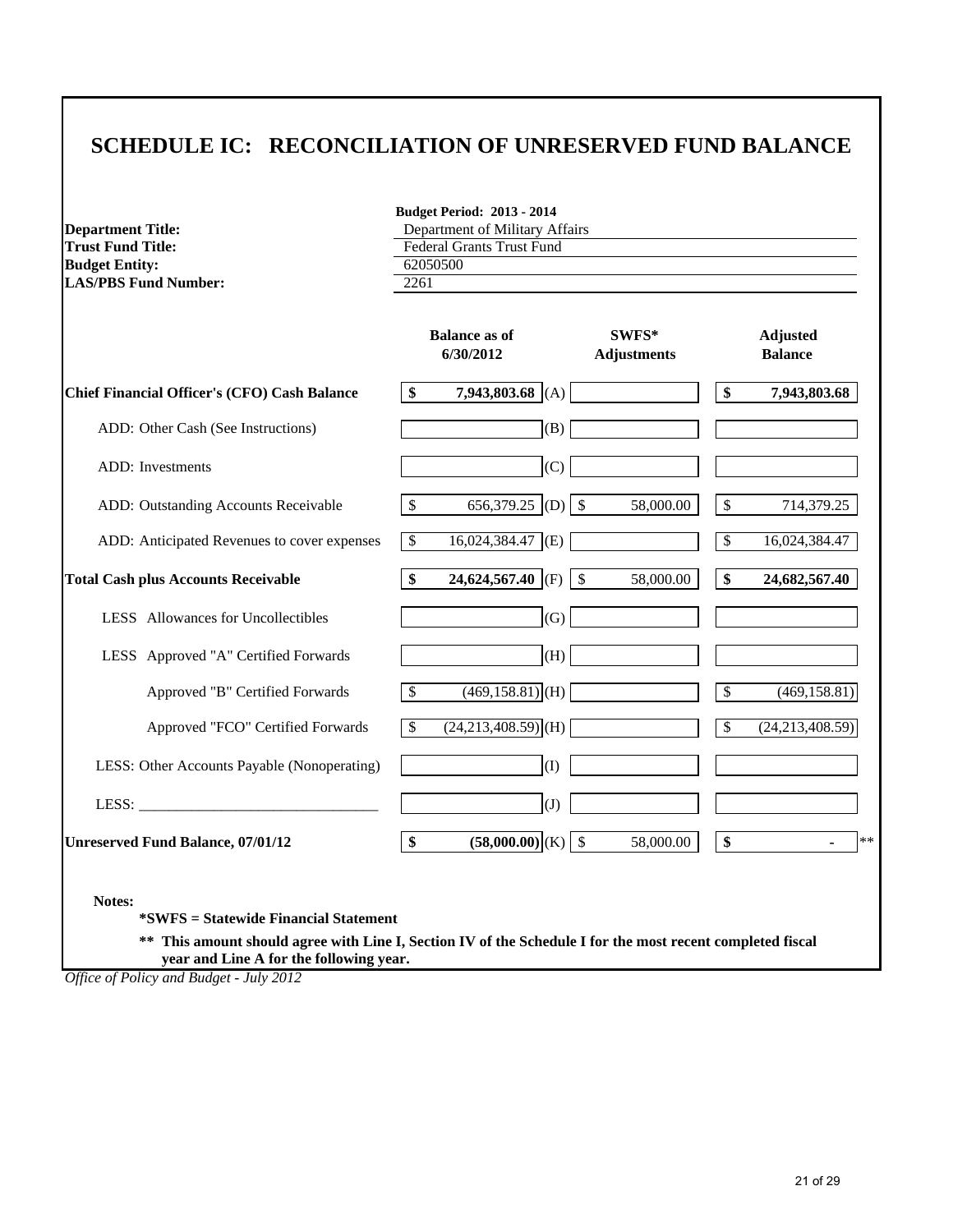### **RECONCILIATION: BEGINNING TRIAL BALANCE TO SCHEDULE I and IC**

|                                   | <b>Budget Period: 2013 - 2014</b>                              |                                  |
|-----------------------------------|----------------------------------------------------------------|----------------------------------|
| <b>Department Title:</b>          | Department of Military Affairs                                 |                                  |
| <b>Trust Fund Title:</b>          | <b>Federal Grants Trust Fund</b>                               |                                  |
| <b>LAS/PBS Fund Number:</b>       | 2261                                                           |                                  |
| <b>BEGINNING TRIAL BALANCE:</b>   |                                                                |                                  |
|                                   | <b>Total Fund Balance Per FLAIR Trial Balance, 07/01/12</b>    |                                  |
|                                   | Total all GLC's 5XXXX for governmental funds;                  | 7,929,905.89<br>(A)              |
|                                   | GLC 539XX for proprietary and fiduciary funds                  |                                  |
|                                   | <b>Subtract Nonspendable Fund Balance (GLC 56XXX)</b>          | (B)                              |
|                                   | Add/Subtract Statewide Financial Statement (SWFS)Adjustments : |                                  |
|                                   | SWFS Adjustment # and Description                              | 58,000.00<br>(C)                 |
|                                   | SWFS Adjustment # and Description                              | (C)                              |
|                                   | <b>Add/Subtract Other Adjustment(s):</b>                       |                                  |
|                                   | Approved "B" Carry Forward (Encumbrances) per LAS/PBS          | $(469, 158.81)$ <sub>(D)</sub>   |
|                                   | Approved "C" Carry Forward Total (FCO) per LAS/PBS             | $(24,213,408.59)$ <sup>(D)</sup> |
|                                   | A/P not C/F-Operating Categories                               | $1,139.20$ (D)                   |
|                                   | GL 35300 - Due to Other Departments                            | $153,069.54$ (D)                 |
|                                   | GL 38600 - Compensated Absences Liabilities                    | 516,068.30 (D)                   |
|                                   | Anticipated Revenues to cover expenditures                     | 16,024,384.47<br>(D)             |
| ADJUSTED BEGINNING TRIAL BALANCE: |                                                                | $\overline{0.00}$ (E)            |
|                                   | UNRESERVED FUND BALANCE, SCHEDULE IC (Line I)                  | $\overline{0.00}$ (F)            |
| <b>DIFFERENCE:</b>                |                                                                | $0.00$ (G)*                      |
| *SHOULD EQUAL ZERO.               |                                                                |                                  |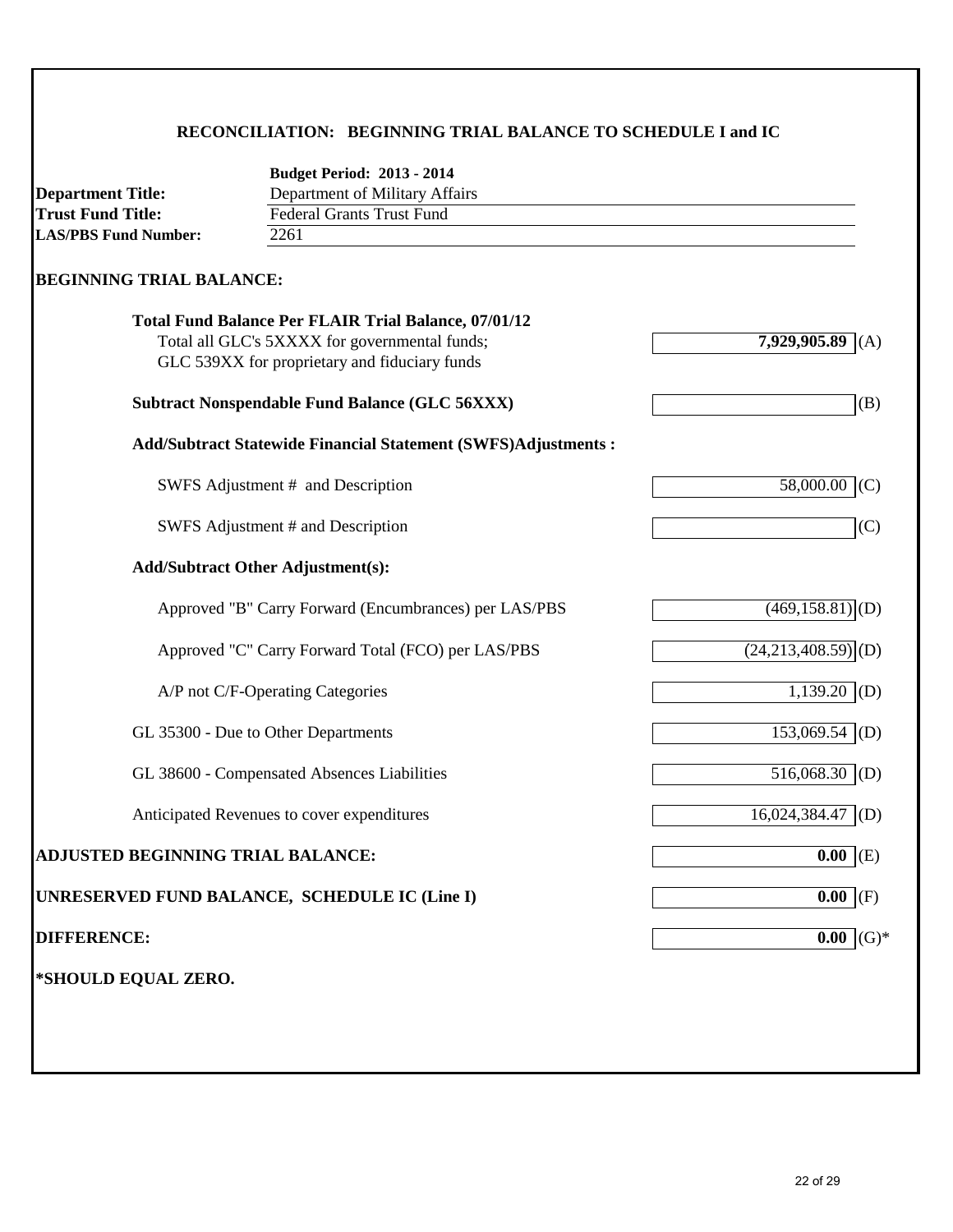## **SCHEDULE I – DEPARTMENT LEVEL TRUST FUND AVAILABLE**

DEPARTMENT OF MILITARY AFFAIRS OLO 620000

### **2719 – FEDERAL EQUITABLE SHARING TRUST FUND**

FISCAL YEAR 2013-2014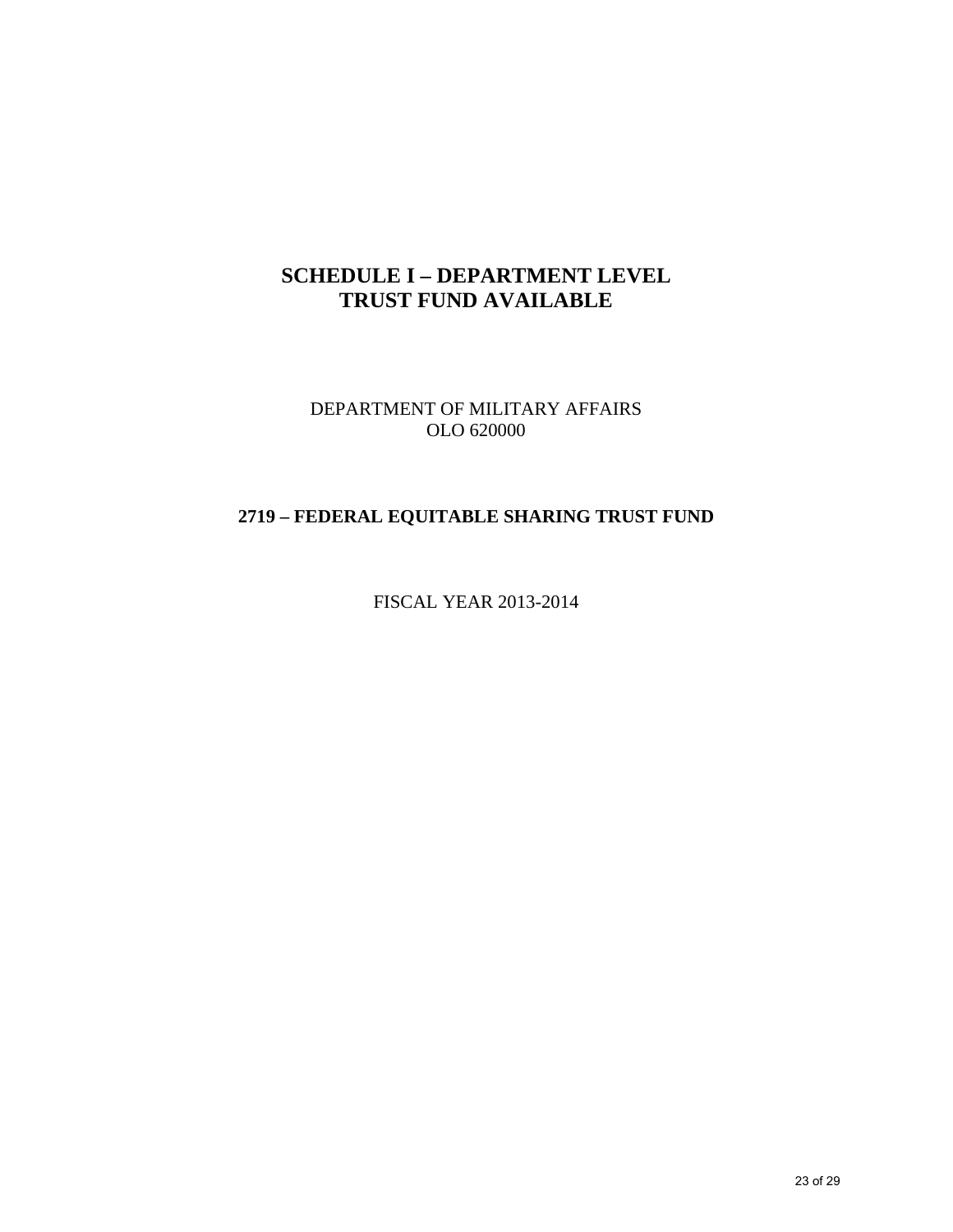# **5 Percent Trust Fund Reserve Calculation**

### **Federal Law Enforcement Trust Fund**

This trust fund is 100% federal funds and is exempt from the 5% reserve requirement.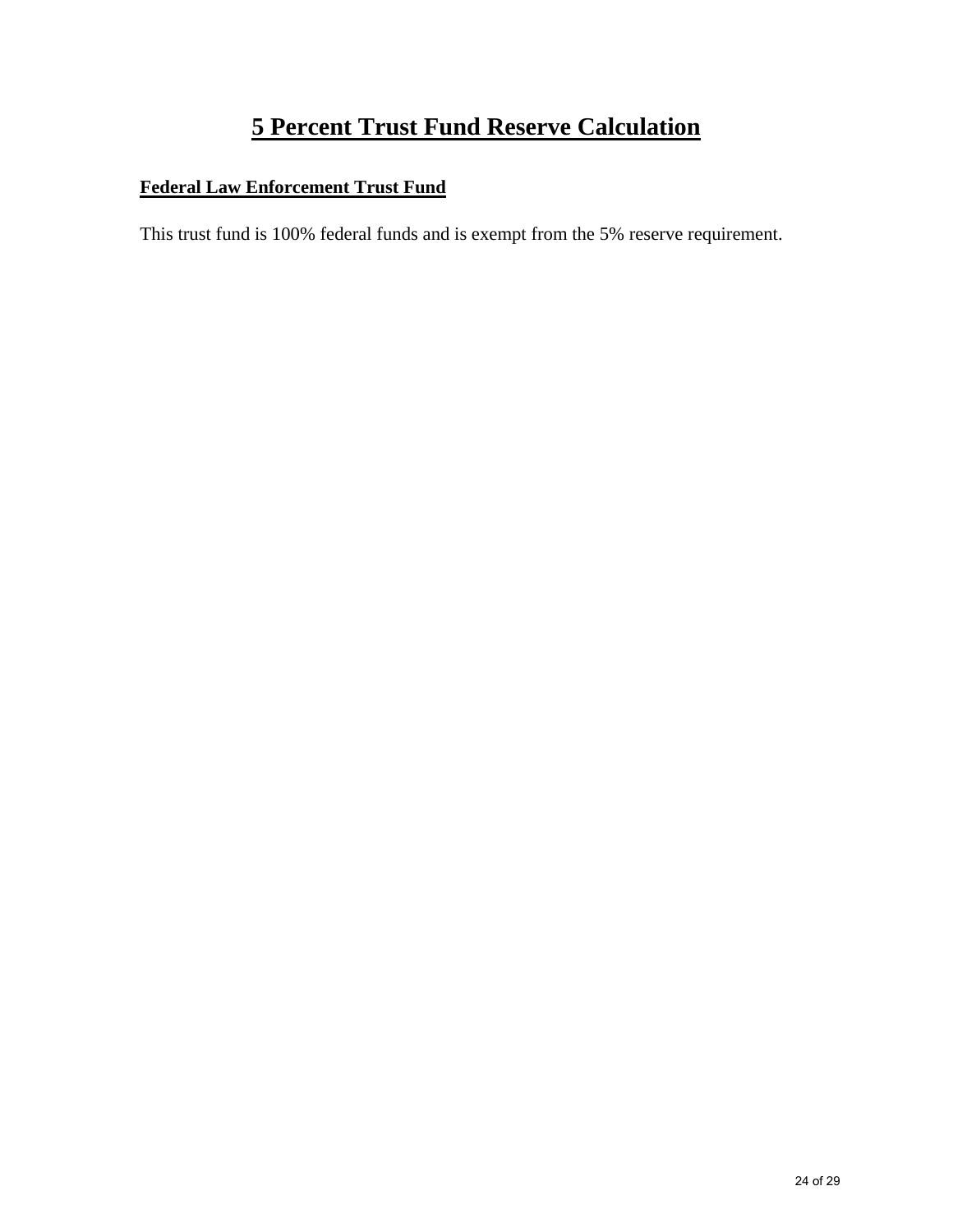# **Revenue Estimating Methodology**

#### **Federal Law Enforcement Trust Fund**

The revenue for this trust fund comes from asset seizures associated with federal drug arrests. The department receives shared assets for providing assistance to federal counter-drug efforts around the state. The amount of revenue varies widely from year to year. Estimated revenue is based primarily on the level of funding provided by the Department of Defense for National Guard counter-drug operations for the coming year. If shared revenues fall short of estimates, the enhancements provided by these shared funds are eliminated and, the appropriation simply expires at the end of the year. If revenues come in above the estimate, the department does a budget amendment for more appropriation.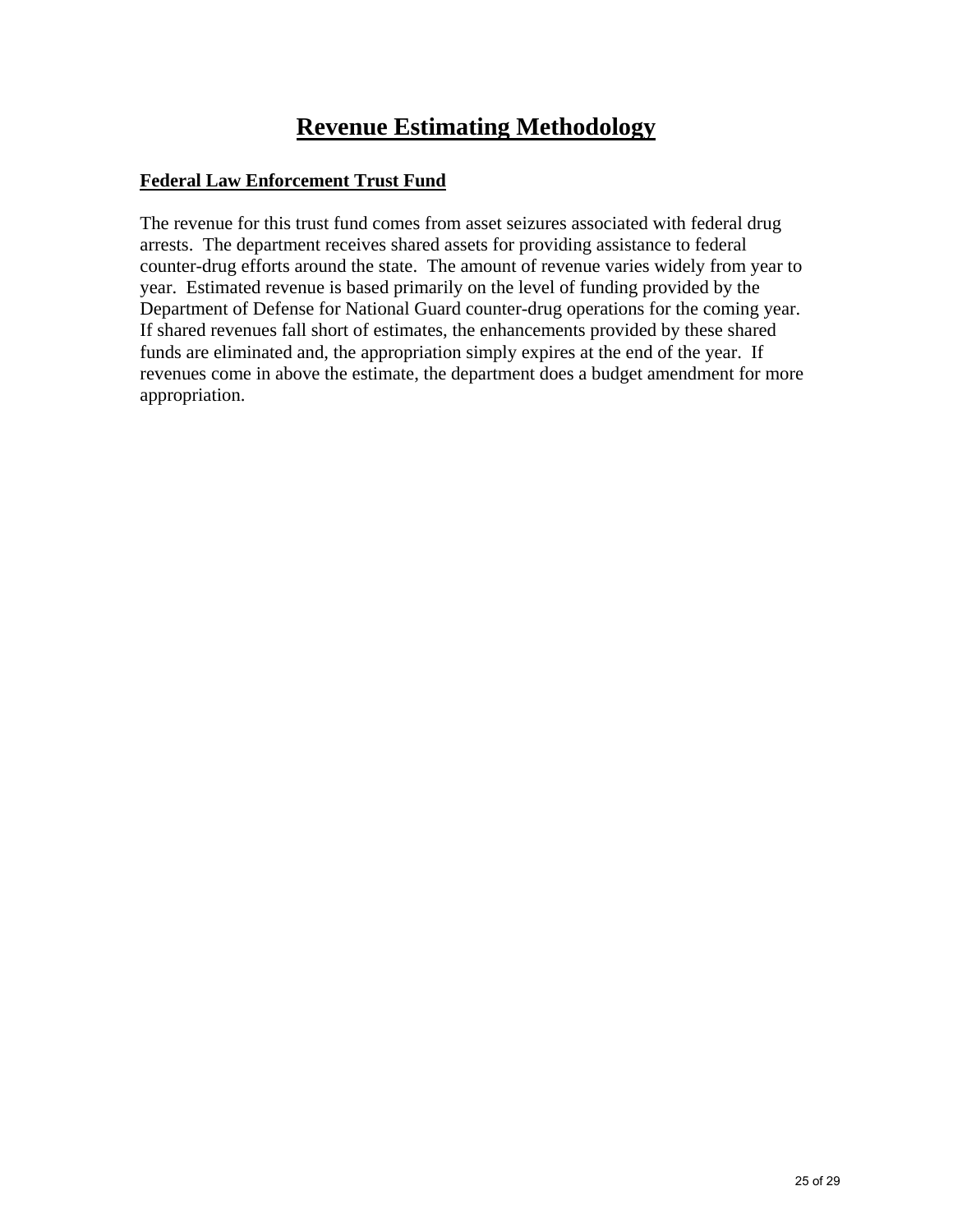# **Section III Adjustments**

#### **Federal Law Enforcement Trust Fund**

The first adjustment is prior year September reversion of \$5,483.

A correction was needed to prior year administration fees that were booked incorrectly of \$46.

The final adjustment was to reverse prior year certified forwards still in Line A of Section IV of (\$11,415).

The total of the adjustments for this Trust Fund are (\$5,886).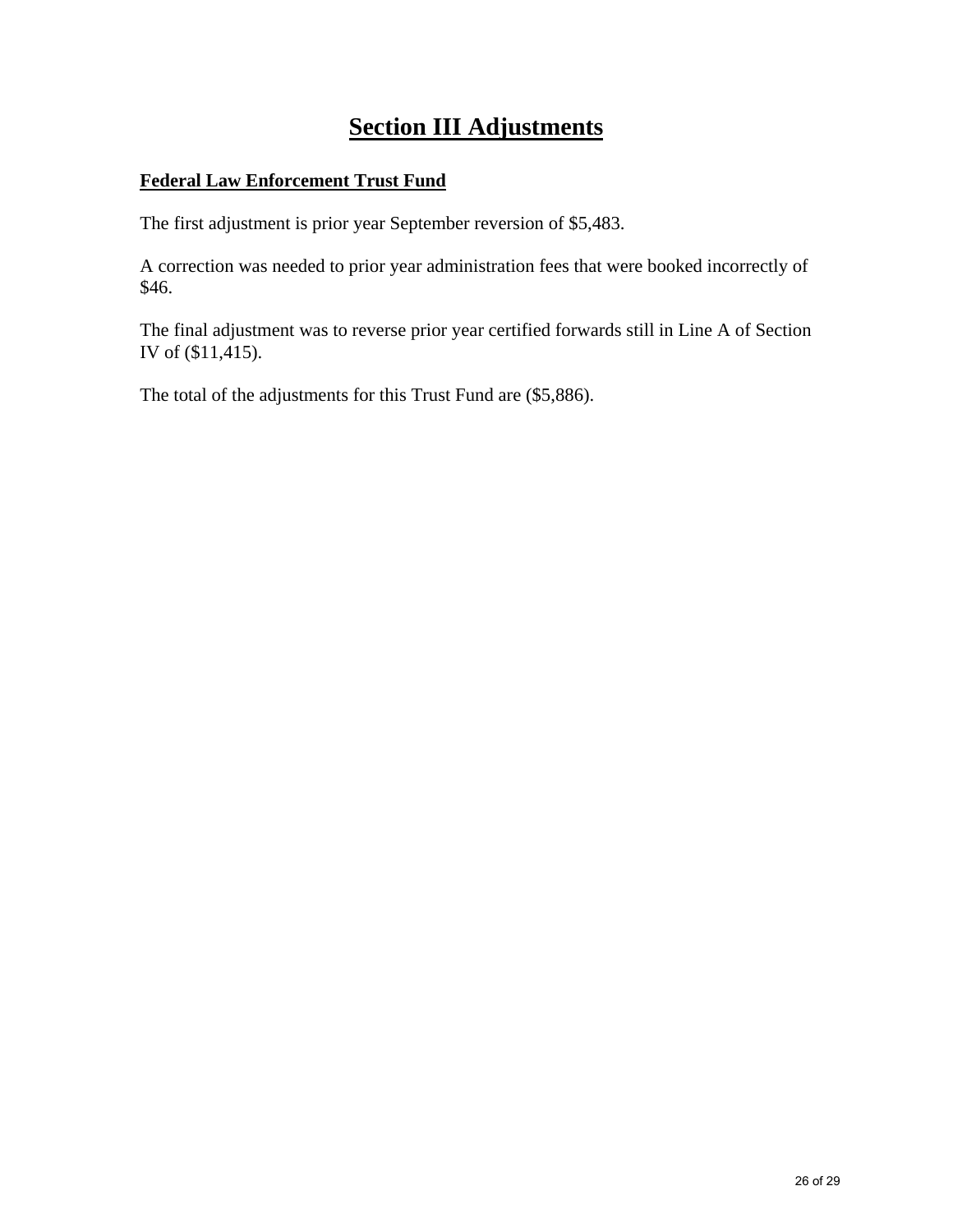## **Computation of Cost for General Management and Administrative Service**

### **Federal Law Enforcement Trust Fund**

The federal guide that governs the execution of assets seizure funds prohibits the supplanting of existing state funds. Shared funds are only to be used to enhance existing counter-drug efforts. As a result, all asset seizure funds are directed toward improvement of existing counter-drug efforts. There is no management charge associated with this trust fund for this year.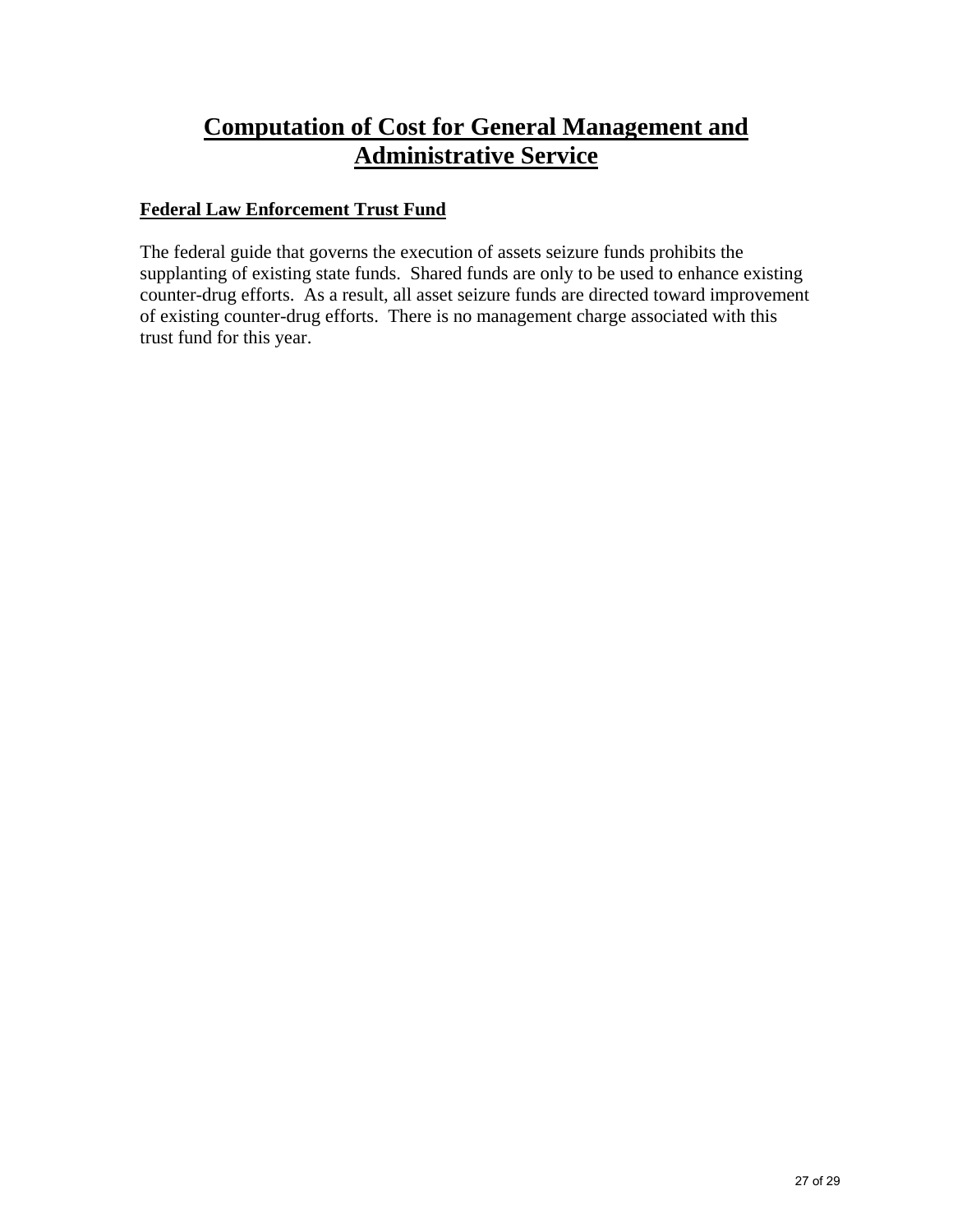## **SCHEDULE IC: RECONCILIATION OF UNRESERVED FUND BALANCE**

| <b>Budget Period: 2013 - 2014</b><br>Department of Military Affairs |                    |                                  |                          |                                   |  |  |
|---------------------------------------------------------------------|--------------------|----------------------------------|--------------------------|-----------------------------------|--|--|
| <b>Federal Law Enforcement Trust Fund</b>                           |                    |                                  |                          |                                   |  |  |
|                                                                     |                    |                                  |                          |                                   |  |  |
|                                                                     |                    |                                  |                          |                                   |  |  |
|                                                                     | 6/30/2012          | SWFS*<br><b>Adjustments</b>      |                          | <b>Adjusted</b><br><b>Balance</b> |  |  |
| \$                                                                  |                    |                                  | \$                       | 983,703.43                        |  |  |
|                                                                     | (B)                |                                  |                          |                                   |  |  |
| \$                                                                  | $1,154,112.64$ (C) |                                  | \$                       | 1,154,112.64                      |  |  |
| $\mathcal{S}$                                                       | $2,170.48$ (D)     |                                  | $\mathsf{\$}$            | 2,170.48                          |  |  |
|                                                                     | (E)                |                                  | \$                       | $\blacksquare$                    |  |  |
| $\boldsymbol{\$}$                                                   | 2,139,986.55 (F)   |                                  | $\mathbb{S}$             | 2,139,986.55                      |  |  |
|                                                                     | (G)                |                                  |                          |                                   |  |  |
|                                                                     | (H)                |                                  |                          |                                   |  |  |
|                                                                     | (H)                |                                  | $\overline{\mathcal{S}}$ | $\sim$                            |  |  |
| $\overline{\mathcal{S}}$                                            | $(200,000.00)$ (H) |                                  | $\overline{\$}$          | (200,000.00)                      |  |  |
|                                                                     | (I)                |                                  |                          |                                   |  |  |
|                                                                     | (J)                |                                  |                          |                                   |  |  |
| $\boldsymbol{\$}$                                                   | 1,939,986.55 (K)   |                                  | \$                       | $1,939,986.55$ **                 |  |  |
|                                                                     | 2719               | 62050100<br><b>Balance as of</b> | 983,703.43 (A)           |                                   |  |  |

*Office of Policy and Budget - July 2012*